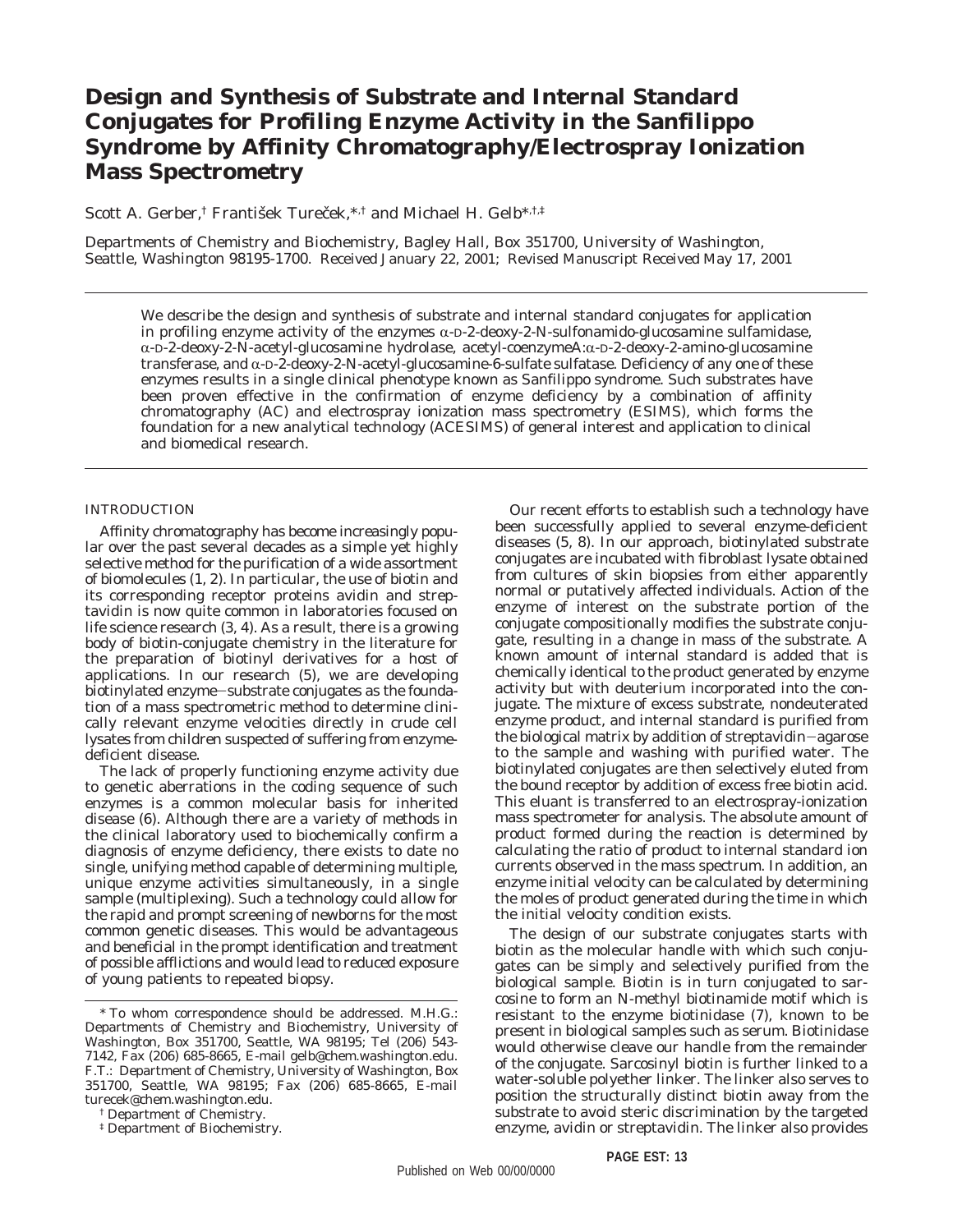a location for facile synthetic incorporation of deuterium for internal standards. The length (i.e., mass) of the linker can also be adjusted to avoid mass redundancy with other conjugate pairs in a multiplex analysis. The amine terminus of the linker is attached to the substrate portion, either by direct conjugation to the substrate or by way of an adapter segment of variable composition for conjugation to a wide variety of substrate substructures.

In the present work, we describe the synthesis of substrate and internal standard conjugates used to profile the enzyme velocities involved in Sanfilippo syndrome. This approach has recently been shown to be successful in the confirmation of diagnoses for several diseases of enzyme deficiency, including the lysosomal storage disorder known as Sanfilippo syndrome (*8*). In this condition, deficiency of the four heparinoid-degrading enzymes  $\alpha$ -D-2-deoxy-2-*N*-sulfonamido-glucosamine sulfamidase,  $\alpha$ -D-2-deoxy-2-*N*-acetyl-glucosamine hydrolase, acetyl-coenzymeA:α-D-2-deoxy-2-amino-glucosamine transferase, and R-D-2-deoxy-2-*N*-acetyl-glucosamine-6-sulfate sulfatase results in a Sanfilippo subtype A, B, C, or D, respectively  $(9-12)$ .

### EXPERIMENTAL PROCEDURES

**General.** Reagent-grade chemicals (including solvents) were obtained from commercial vendors and were generally used without further purification. Anhydrous dimethylformamide and pyridine were purchased from Aldrich Chemical Co. (Milwaukee, WI), and used as received. Triethylamine was frequently redistilled from calcium hydride and stored under argon. HPLC-grade solvents were purchased from Fischer (Fair Lawn, NJ), and water for HPLC was purified at point-of-use by a Milli-Q water system (Millipore, Bedford, MA). Trifluoroacetic acid was purchased from Advanced Chemtech (Louisville, KY), and was added to HPLC solvents as required, followed by 0.2 *µ*m filtration. Triethylene glycol was purchased from Fluka (Buchs, Switzerland). Methyl *N*-methyl-*N*-biotinyl glycinate (*7*), 1-fluoro-2-deoxy-2-(*N*trifluoroacetyl)-3,4,6-tri-*O*-acetyl-glucosamine (13), 1-α-(*p*-nitrophenyl)-2-deoxy-2-(*N*-trifluoroacetyl)-3,4,6-tri-*O*acetyl-glucosamine (*13*), and 2,3,5,6-tetrafluorophenyl trifluoroacetate (*14*) were prepared according to the literature. All syntheses involving highly toxic materials (sodium cyanide etc.) were performed in a fume hood. Due caution is advised in reproducing these syntheses.

**Spectral Analyses.** <sup>1</sup>H NMR data were obtained on Bruker (Rheinstetten, Germany) spectrometers: AC-200 (200 MHz), AC-300 (300 MHz), or AC-500 (500 MHz). Proton chemical shifts are designated as parts-per-million (ppm) from tetramethylsilane ( $\delta = 0.00$  ppm). Mass spectral data were obtained using either a Kratos (Manchester, United Kingdom) HV-4 electrospray ionization-double-focusing (E/B) magnetic sector or Bruker Daltonics (Bremen, Germany) Esquire electrospray-ion trap mass spectrometers with standard, commercial interfaces. Methanol/acetic acid (99.5:0.5) was used as solvent, and contained 5  $\mu$ M gramicidin S (average, doubly charged molecular weight  $(M+2H^+)^{2+} = 571.6$  to verify mass accuracy.

**Chromatography.** Silica gel chromatography was performed using 230-400 mesh 60 Å silica (Merck, Darmstadt, Germany). Thin-layer chromatography was performed on 60 Å silica with  $F_{254}$ , aluminum-backed plates (Merck) and visulized by UV at 254 nm, phosphomolybdic acid, iodine, or ninhydrin, as indicated. Reversedphase HPLC separations were performed using a Vydac

(Hisperia, CA) semipreparative column (up to 5 mg total loading, 10  $\mu$ m packing, 10 mm  $\times$  250 mm, catalog no. 218TP1010) at 3.0 mL/min, or a preparative column (up to 300 mg total loading, 10  $\mu$ m packing, 22 mm  $\times$  250 mm, catalog no. 218TP1022) at 7 mL/min. Solvents were water/0.08% TFA (solvent A) and acetonitrile/0.08% TFA (solvent B), unless otherwise indicated. Common gradient conditions used were: (1) 2% A for 5 min, then a linear gradient from 2% to 35% B for 40 min; and (2) 5% A for 5 min, then a linear gradient from 5% to 55% B for 60 min, unless otherwise specified.

**Quantification of Final Conjugates.** Quantification of final substrate and internal standard conjugates was performed by 1H NMR analysis in the presence of an internal standard. In a typical procedure, 6 *µ*mol of dimethylformamide (10  $\mu$ L of a 0.6  $\mu$ mol/ $\mu$ L anhydrous dimethylformamide in  $D_2O$  stock solution) was added to the conjugate of interest dissolved in 490  $\mu$ L of D<sub>2</sub>O in an NMR tube. Analysis by  $H$  NMR was performed on the AC-500, setting the proton relaxation delay to 4 s to properly integrate a broad range of proton relaxation rates. The mole amount of conjugate was determined using the integrals of the aromatic protons on the conjugate of interest and the internal standard. After analysis, the  $D_2O$  and dimethylformamide were removed by lyophilization, and the sample was redissolved to the indicated final concentration with purified water and stored in aliquots at  $-20$  °C until use.

*4,7-Dioxa-1,10-decanedinitrile (1a).* To a stirred solution of 2% (w/v) sodium hydroxide (5 mL) and ethylene glycol (5.0 g, 81 mmol) at 0 °C was added acrylonitrile (12.8 g, 243 mmol) over 10 min. The mixture was allowed to stir at 0 °C for 1 h, followed by stirring overnight at room temperature. Dichloromethane (75 mL) was added, and the organic layer was washed  $1\times$  (5 mL) with water and  $2\times$  (5 mL each) with a dilute brine solution and dried (MgSO4). The solvent was removed by rotary evaporation. The oily residue was treated with 25 mL of anhydrous ethanol, and the solvent was removed by rotary evaporation. This was repeated  $2 \times$  to remove excess unreacted acrylonitrile, followed by removal of solvent by rotary evaporation and drying in vacuo. The resulting clear, colorless oil  $(13.5 \text{ g}, 97\%)$  was used without further purification.  $R_f$  0.59, 9:1 dichloromethane/methanol. <sup>1</sup>H NMR (CDCl<sub>3</sub>) δ 3.75 (m, 4H), 3.69 (s, 4H), 2.64 (q, 4H). ESI-MS  $(M+Na^+)^+$ : 191.02

*4,8-Dioxa-1,11-undecanedinitrile (1b).* As for **1a**, using 1,3-propanediol. Yield 95%, *Rf* 0.63, 9:1 dichloromethane/ methanol. 1H NMR (CDCl3) *δ* 3.75 (m, 4H), 3.69 (s, 4H), 2.64 (q, 4H), 1.80 (m, 2H). ESI-MS (M+Na+)+: 205.04.

*4,7,10,13-Tetraoxa-1,16-hexadecanedinitrile (1c).* As for **1a**, using triethylene glycol. Yield 92%, *Rf* 0.46, 9:1 dichloromethane/methanol. 1H NMR (CDCl3) *δ* 3.75 (m, 4H), 3.70 (s, 16H), 2.65 (q, 4H). ESI-MS  $(M+Na^+)^+$ : 279.07.

*[3,3,8,8-<sup>2</sup>H]-4,7-Dioxa-1,10-decanedinitrile (* $1a_d$ *)*. Ethylene glycol (0.5 g, 8 mmol) was added to 0.1 g of dry potassium hydroxide in 20 mL of acetonitrile, followed by 1.4 g (24 mmol) of *d*3-acrylonitrile (Cambridge Isotope Laboratories, Andover, MA) with stirring overnight at room temperature. The reaction was filtered, and the solvent was removed by rotary evaporation to yield an oil. Final product was purified by silica chromatography (*Rf* 0.59, 9:1 chloroform/methanol) to yield 0.9 g (65%) of a colorless oil. 1H NMR (CDCl3) *δ* 3.69 (s, 4H), 2.64 (q, 4H). ESI-MS (M+Na+)+: 195.03.

*4,7-Dioxa-1,10-decanediamine (2a).* Raney nickel (50 mg) was washed 5 times with anhydrous methanol by inversion and decantation and placed in 20 mL of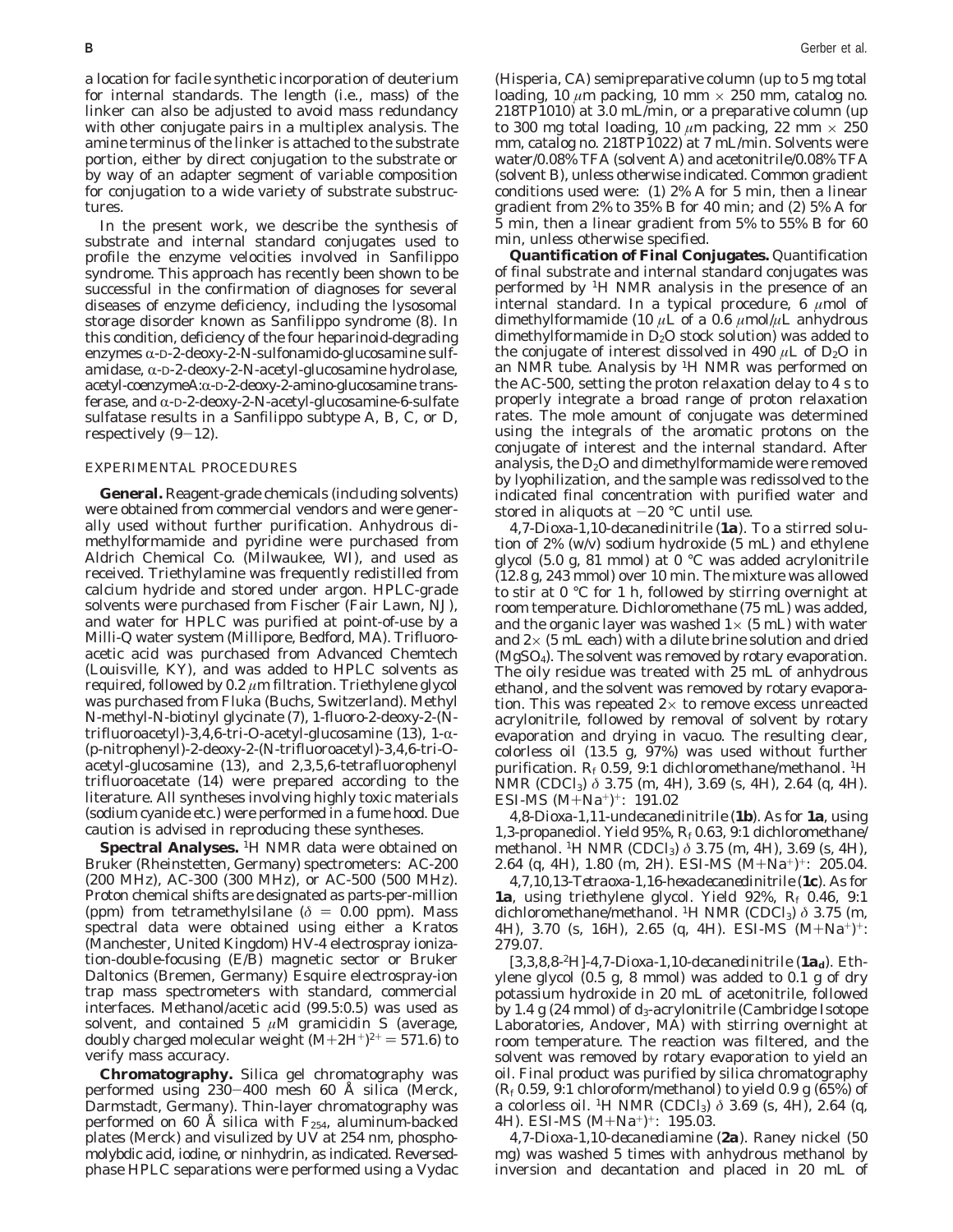anhydrous methanol in a 50 mL screw-cap vial. A small hole (∼3 mm) was drilled in the center of the cap, which was covered from the inside with a Teflon-lined rubber septum (2 mm thickness). **1a** (1 g, 6 mmol) was added, and the vial headspace was purged with  $H_2$  gas via an 16-gauge needle piercing the septum. The cap was screwed on tightly, and the entire assembly was charged to 40 psi with  $H_2$  gas through the needle and placed in a hot water bath (80 °C) for 4 h, after which the solid catalyst was removed by filtration over diatomaceous earth. The filtrate was dried by rotary evaporation to yield an oil which was purified by preparative reversedphase HPLC (preparative column, gradient 0-10 min, 0% B; 10-50 min, 0-18% B,  $t_R = 18.4$  min) to yield 94 mg (9%) of a colorless oil. <sup>1</sup>H NMR (D<sub>2</sub>O)  $\delta$  3.59 (s, 4H), 3.56 (t, 4H), 1.66 (broad m, 8H). ESI-MS  $(M+H^+)^+$ : 177.02.

*[3,3,8,8<sup>2</sup>H]-4,7-Dioxa-1,10-decanediamine (2a<sub>d</sub>).* As done previously for **2a**, using **1a**<sub>d</sub>. Yield 11%. <sup>1</sup>H NMR (D2O) *δ* 3.56 (s, 4H), 2.96 (t, 4H), 1.68 (t, 4H). ESI-MS  $(M+H^+)^+$ : 181.14.

*Diethyl 4,8-Dioxa-1,11-undecanedioate (3b)*. Nitrile **1b** (2 g, 12.0 mmol) was dissolved in 7 mL of 95% ethanol with stirring at 0 °C. Then 1.5 mL of concentrated sulfuric acid was added slowly over 5 min. The reaction was heated to reflux, and allowed to stir at reflux for 24 h. The mixture was cooled to room temperature, and the solvent was removed by rotary evaporation. The resulting material was extracted with 50 mL of methylene chloride, washed  $2 \times$  with 5 mL of water and  $3 \times$  with 5 mL of brine. The organic layer was dried (MgSO<sub>4</sub>), and solvent was removed to yield an oil. The oil was dissolved in 95% ethanol with stirring at 0 °C. Concentrated sulfuric acid (1 mL) was added over 5 min, and the mixture was returned to reflux for an additional 24 h. The reaction was cooled, extracted, washed, and dried as done previously, and the final product was purified by silica chromatography (gradient dichloromethane/ethyl acetate/ acetone) to yield 2.5 g (80%) of product as a colorless oil.  $R_f$ 0.76, 9:1 dichloromethane/methanol. <sup>1</sup>H NMR (CDCl<sub>3</sub>) *δ* 4.14 (m, 4H), 3.73 (m, 4H), 3.60 (s, 4H), 2.58 (m, 4H), 1.78 (m, 2H), 1.26 (t, 6H). ESI-MS  $(M+H^+)^+$ : 277.08,  $(M+Na^+): 299.12, (M+K^+)^+: 315.11.$ 

*Diethyl 4,7,10,13,-Tetraoxa-1,16-hexadecanedioate (3c)*. As done previously for **3b**, using nitrile **1c**. Yield 72%,  $R_f$ 0.59, 9:1 dichloromethane/methanol. <sup>1</sup>H NMR (CDCl<sub>3</sub>) *δ* 4.14 (m, 4H), 3.73 (m, 4H), 3.60 (s, 12H), 2.58 (m, 4H), 1.26 (t, 6H). ESI-MS (M+H<sup>+</sup>)<sup>+</sup>: 351.13, (M+Na<sup>+</sup>)<sup>+</sup>: 373.16,<br>(M+K<sup>+</sup>)<sup>+</sup>· 389.19  $(M+K^+)^+$ : 389.19.

*4,8-Dioxa-1,11-undecanediol (4b).* Lithium aluminum hydride (0.66 g, 16.5 mmol) was slowly added to 100 mL of distilled [lithium aluminum hydride] tetrahydrofuran under argon with stirring at 0 °C. The suspension was allowed to warm to room temperature and stirred for an additional 15 min. **3b** (1.7 g, 6.5 mmol) (previously dried in vacuo in the presence of  $P_2O_5$  and dissolved in 5 mL of distilled [lithium aluminum hydride] tetrahydrofuran) was added dropwise over 10 min.The mixture was stirred an additional 60 min, followed by cooling to 0 °C and dropwise addition of ethanol to quench excess hydride. Salts were precipitated by dropwise addition of saturated sodium sulfate solution with efficient stirring until a white precipitate formed (ca. 6 mL). The organic solvent was decanted, the white precipitate was triturated  $4\times$ with 15 mL of tetrahydrofuran, the combined organic extracts were removed by rotary evaporation to yield an oil which was redissolved in 10 mL of dichloromethane and dried ( $MgSO<sub>4</sub>$ ), and solvent was again removed. The final product was purified by silica chromatography

(dichloromethane/ethyl acetate/acetone) to yield 0.9 g (79%) of a colorless oil.  $R_f$  0.46, 9:1 dichloromethane/ methanol. 1H NMR (CDCl3) *δ* 3.74 (m, 4H), 3.66 (t, 4H), 3.59 (s, 4H), 2.90 (bs, 2H), 1.80 (m, 6H). ESI-MS  $(M+H^+)^+$ : 193.16,  $(M+Na^+)^+$ : 215.08.

*4,7,10,13-Tetraoxa-1,16-hexadecanediol (4c).* As done previously for **4b**, using **3c**. Yield 81%, *Rf* 0.33, 9:1 dichloromethane/methanol. 1H NMR (CDCl3) *δ* 3.72 (m, 4H), 3.60 (t, 12H), 3.59 (s, 4H), 2.65 (bs, 2H), 1.82 (m, 4H). ESI-MS  $(M+H^+)^+$ : 267.21,  $(M+Na^+)^+$ : 289.16.

*4,8-Dioxa-1,11-dichloroundecane (5b).* **4b** (1.1 g, 4.9 mmol, previously dried in vacuo in the presence of  $P_2O_5$ ) was dissolved in 25 mL of dry [activated 4A Linde molecular sieves] benzene with stirring under argon. Distilled [CaH2] pyridine (1.15 g, 14.6 mmol) was added, followed by cooling to 0 °C and dropwise addition of 1.8 g (14.6 mmol) of thionyl chloride in 5 mL of dry benzene. The mixture was warmed to 50 °C and allowed to stir under argon overnight, followed by cooling to 0 °C and addition of 7 mL of 3 M HCl with vigorous stirring. The organic layer was separated, washed  $3\times$  with dilute brine, and dried  $(Na<sub>2</sub>SO<sub>4</sub>)$ , and solvent was removed by rotary evaporation to yield 1.2 g (86%) of a yellowish oil. The resulting product was used without further purification.  $R_f$  0.82, 9:1 dichloromethane/methanol. <sup>1</sup>H NMR (CDCl3) *δ* 3.63 (t, 4H), 3.54 (m, 8H), 2.02 (m, 4H), 1.83  $(m, 2H)$ . ESI-MS  $(M+H^+)^+$ : 229.10,  $(M+Na^+)^+$ : 251.18.

*4,7,10,13-Tetraoxa-1,16-dichlorohexadecane (5c)*. As done previously for **5b**, using **4c**. Yield 81%, *Rf* 0.64, 9:1 dichloromethane/methanol.1H NMR (CDCl3) *δ* 3.65 (t, 4H), 3.54 (m, 16H), 2.01 (m, 4H), 1.83 (m, 2H). ESI-MS  $(M+H^+)^+$ : 229.10,  $(M+Na^+)^+$ : 251.18,  $(M+K^+)^+$ : 267.09.

*4,8-Dioxa-1,11-undecanedinitrile (6b)*. Sodium cyanide (0.78 g, 15.5 mmol) in 6 mL of dimethyl sulfoxide was warmed to 80 °C with stirring. After 30 min, 1 g (3.9 mmol) of **5b** was added dropwise as a neat oil. After 2 h, the reaction was cooled slightly and treated with 10 mL of saturated sodium chloride solution, 5 mL of deionized water, and 50 mL of ethyl acetate. After extraction, the organic layer was washed  $3\times$  with a brine solution as before and dried ( $Na<sub>2</sub>SO<sub>4</sub>$ ), followed by removal of solvent by rotary evaporation. The final product was purified by silica chromatography (gradient dichloromethane/ethyl acetate/acetone) to yield 0.6 g (64%) of product as a colorless oil. *Rf* 0.68, 9:1 dichloromethane/methanol. 1H NMR (CDCl<sub>3</sub>) δ 3.56-3.67 (m, 8H), 2.48 (t, 4H), 1.92 (qint, 4H), 1.81 (quint, 2H). ESI-MS  $(M+Na^{+})^{+}$ : 233.05.

*4,7,10,13-Tetraoxa-1,16-hexadecanedinitrile (6c).* As done previously for **6b**, using **5c**. Yield 68%, *Rf* 0.55, 9:1 dichloromethane/methanol. 1H NMR (CDCl3) *<sup>δ</sup>* 3.56- 3.67 (m, 16H), 2.44 (t, 4H), 1.92 (qint, 4H). ESI-MS  $(M+Na^+)^+$ : 307.14.

*5,9-Dioxa-1,13-tridecanediamine (7b).* Lithium aluminum hydride (0.87 g, 20.8 mmol) was carefully added to 150 mL of distilled [lithium aluminum hydride] tetrahydrofuran at 0 °C with stirring under an argon atmosphere. The suspension was heated to gentle reflux under argon for 30 min, followed by addition of 0.5 g (2.6 mmol) of **6b** (previously dried in vacuo in the presence of  $P_2O_5$ and dissolved in 7 mL of distilled [lithium aluminum hydride] tetrahydrofuran) dropwise over 20 min while maintaining reflux by additional heat. After complete addition, the reaction was refluxed an additional 2 h, followed by cooling to 0 °C and dropwise addition of ethanol to quench excess hydride. Salts were precipitated by dropwise addition of saturated sodium sulfate solution with efficient stirring until a white precipitate formed (ca. 8 mL). The organic solvent was decanted, the white precipitate was triturated  $4\times$  with 15 mL of tetrahydro-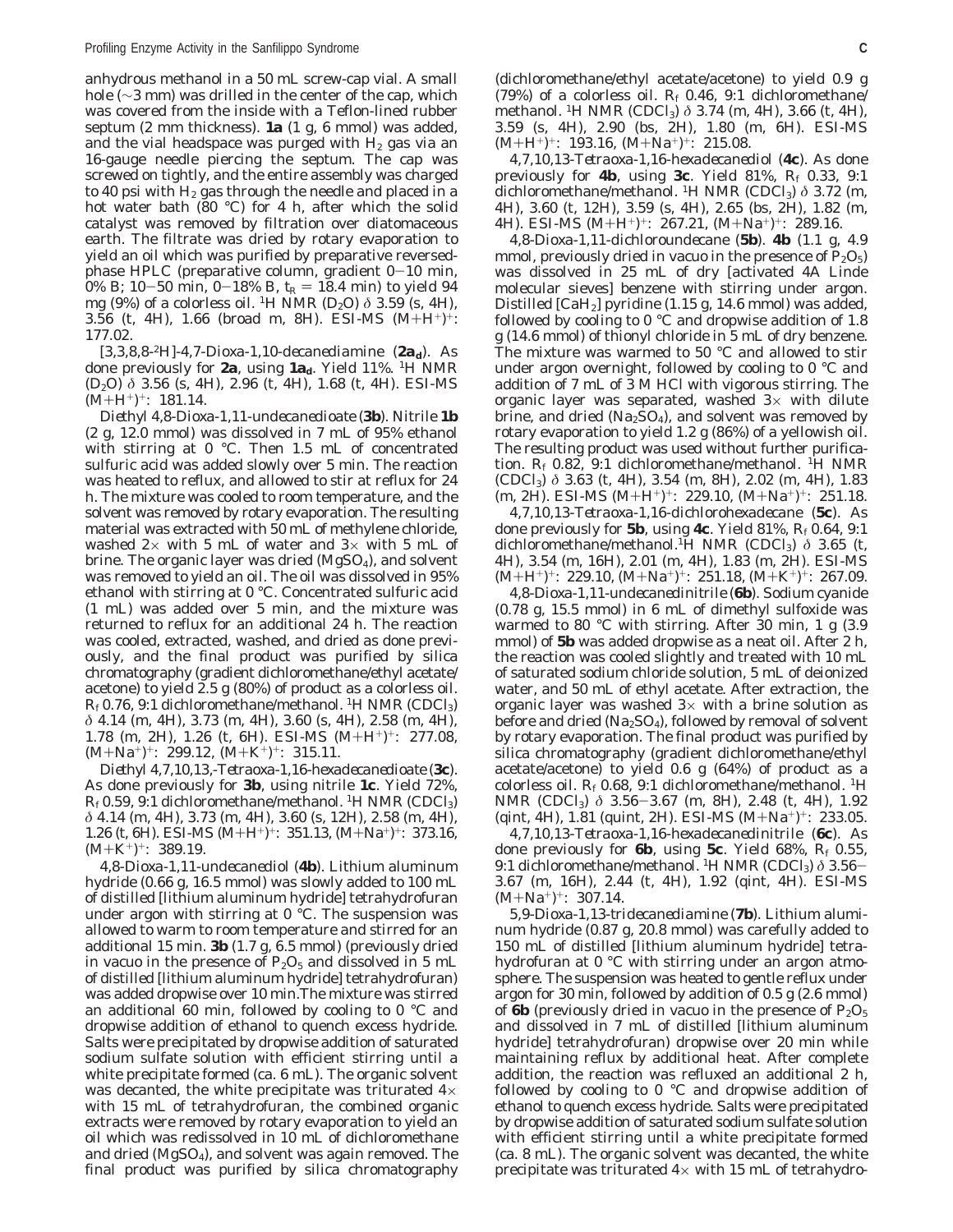furan, and the combined organic extracts were evaporated by rotary evaporation to yield an oil which was redissolved in 20 mL of dichloromethane and dried (MgSO4), and solvent was again removed. Final product was purified by preparative reversed-phase HPLC (gradient 0-10 min, 0% B; 10-50 min, 0-18% B;  $t_R = 20.5$ min) to yield 0.35 g (71%) of a colorless oil. <sup>1</sup>H NMR (D<sub>2</sub>O) *δ* 3.57 (s, 4H), 3.51 (t, 4H), 2.98 (t, 4H), 1.83 (m, 2H), 1.62 (m, 8H). ESI-MS  $(M+H^+)^+$ : 219.08.

*[1,1,13,13-2H]-5,9-Dioxa-1,13-tridecanediamine (7bd).* As done previously for **7b**, except lithium aluminum deuteride was used in place of lithium aluminum hydride. Yield 74%. Preparative reversed-phase HPLC, gradient  $0-10$  min,  $0\%$  B;  $10-50$  min,  $0-18\%$  B;  $t_R = 20.7$  min. <sup>1</sup>H NMR (D<sub>2</sub>O) *δ* 3.57 (s, 4H), 3.51 (t, 4H), 1.62 (m, 8H). ESI-MS  $(M+H^+)^+$ : 223.11.

*5,8,11,14-Tetraoxa-1,18-octadecanediamine (7c).* As done previously for **7b** using **6c**. Yield 64%. Preparative reversed-phase HPLC, gradient  $0-10$  min,  $0\%$  B;  $10-50$ min,  $0-18\%$  B;  $t_R = 22.2$  min. <sup>1</sup>H NMR (D<sub>2</sub>O)  $\delta$  3.56 (s, 12H), 3.51 (t, 4H), 2.98 (t, 4H), 1.62 (m, 8H). ESI-MS  $(M+H^+)^+$ : 293.15.

*[1,1,13,13-2H]-5,8,11,14-Tetraoxa-1,18-octadecanediamine (* $7c_d$ *)*. As done previously for  $7b_d$  using 6c. Yield 68%. Preparative reversed-phase HPLC, gradient  $0-10$ min, 0% B; 10-50 min, 0-18% B;  $t_R = 22.5$  min. <sup>1</sup>H NMR (D2O) *δ* 3.57 (s, 4H), 3.50 (t, 4H), 1.62 (m, 8H). ESI-MS  $(M+H^+)^+$ : 297.05.

*7-Acetoxycoumarin-4-acetic Acid (8).* To 100 mg (455 *µ*mol) of 7-hydroxycoumarin-4-acetic acid in 2 mL of acetic anhydride with stirring at room temperature as a slurry was added 20  $\mu$ L of boron trifluoride/diethyl etherate. A clear, homogeneous solution was observed after 2 min. After stirring for an additional 10 min, the mixture was diluted with 10 mL of water and shaken vigorously for 10 min to hydrolyze any mixed anhydride formed (*Rf* 0.87, dichloromethane/methanol/acetic acid 9:1:0.1). The resulting suspension was diluted with 30 mL of dichloromethane, washed  $2\times$  with 10 mL of dilute brine soution, and dried  $(MgSO<sub>4</sub>)$ . The solvent was removed by rotary evaporation to yield a semisolid that was further dried in vacuo in the presence of KOH to yield 122 mg (96%) of product as an off-white solid. *Rf* 0.53, 9:1:0.1 dichloromethane/methanol/acetic acid. 1H NMR ( $d_6$ -DMSO)  $\delta$  7.74 (d, 1H), 7.29 (d, 1H), 7.17 (dd, 1H), 6.48 (s, 1H), 3.93 (s, 2H), 2.28 (s, 3H).

*7-Acetoxycoumarin-4-acetic Acid tert*-*Butyl Ester (9).* To 183 mg (1.5 mmol) of anhydrous magnesium sulfate in 4 mL of distilled  $\text{[CaH}_2\text{]}$  dichloromethane under argon was added 10 *µ*L of concentrated sulfuric acid with stirring at room temperature. After 60 min, 146 *µ*L (1.5 mmol) of distilled [CaH2] *tert*-butyl alcohol was added, followed immediately by 50 mg (190  $\mu$ mol) of **8** in 1 mL of distilled [CaH2] dichloromethane. The reaction flask was tightly sealed and allowed to stir at room temperature for 15 h. The mixture was diluted with 50 mL of dichloromethane and filtered. Silica gel (1 g) was added to the filtrate, and the solvent was removed by rotary evaporation. The dried silica gel was loaded onto a silica column (dichloromethane), and the product was eluted (5:1 dichloromethane/ethyl acetate). After removal of solvent by rotary evaporation, the resulting product was dried in vacuo to yield 46 mg of a white solid (77%). *Rf* 0.91, 9:1 dichloromethane/methanol. <sup>1</sup>H NMR ( $d_6$ -acetone) δ 7.77 (d, 1H), 7.16 (m, 2H), 6.41 (s, 1H), 3.88 (s, 2H), 2.29 (s, 3H), 1.43 (s, 9H).

*7-Hydroxycoumarin-4-acetic Acid tert*-*Butyl Ester (10)*. To 470 mg of **9** in 8 mL of tetrahydrofuran with stirring at room temperature was added 3 mL of saturated methanolic ammonia in a tightly sealed flask. The mixture was allowed to stir for an additional 3 h, followed by dilution with 25 mL of dichloromethane, addition of 2.0 g of silica gel, and removal of solvent by rotary evaporation. The resulting silica gel mixture was loaded onto a silica column (dichloromethane), and eluted (5:1 dichloromethane/acetone). Purified fractions were combined, and solvent was removed to yield 390 mg of a white solid (96%). *Rf* 0.68, 9:1 dichloromethane/methanol. <sup>1</sup>H NMR (*d*<sub>6</sub>-acetone) *δ* 9.42 (s, 1H), 7.58 (d, 1H), 6.87 (dd, 1H), 6.76 (d, 1H), 6.17 (s, 1H), 3.80 (s, 2H), 1.41 (s, 9H).

*7-O-*R*-*D*-(2-Deoxy-2-N-trifluoroacetamido-3,4,6-tri-Oacetyl glucopyranos-1-yl)-coumarin-4-acetic Acid tert*-*Butyl Ester (11).* This compound was prepared as described in the literature (*13*). 7-Trimethylsilyloxy-4-*tert*butoxyacetic acid ester was prepared as described for 7-hydroxycoumarin using **10** that was previously dried in vacuo in the presence of  $P_2O_5$ , and used without characterization.  $R_f$ 0.89 ( $\alpha$ -anomer), 0.44 ( $\beta$ -anomer); 9:1 dichloromethane/methanol; UV. α-Anomer: <sup>1</sup>H NMR (*d*<sub>6</sub>acetone) *δ* 8.75 (d, 1H), 7.77 (d, 1H), 7.26 (m, 2H), 6.36 (s, 1H), 6.03 (d,  $J = 3.7$  Hz, 1H), 5.61 (t, 1H), 5.24 (t, 1H), 4.68 (td, 1H), 4.32 (t, 1H), 4.24 (dd, 1H), 4.14 (dd, 1H), 3.90 (s, 2H), 2.06 (s, 3H), 2.03 (s, 3H), 2.01 (s, 3H), 1.47 (s, 9H).

*7-O-*R*-*D*-(2-Deoxy-2-N-trifluoroacetamido-3,4,6-tri-Oacetyl glucopyranos-1-yl)-coumarin-4-acetic Acid (12).* To 54 mg  $(82 \mu \text{mol})$  of  $11$  (previously dried in vacuo overnight in the presence of  $P_2O_5$ ) in 8 mL of distilled [CaH<sub>2</sub>] dichloromethane was added 0.5 mL of distilled  $[P_2O_5]$ trifluoroacetic acid with stirring under argon. The mixture was warmed to 50 °C and allowed to stir overnight, followed by removal of solvent by rotary evaporation using a water bath at room temperature (∼20 °C) in a rotary evaporator previously flushed with dry nitrogen for 45 min. The resulting semisolid was rediluted with 5 mL of distilled dichoromethane and again dried by rotary evaporation. This was repeated twice, followed by addition of 5 mL of dichloromethane and 0.4 g of silica gel, and the solvent was removed by rotary evaporation. The resulting powder was loaded onto a short silica column (dichloromethane), and the final product was eluted (gradient dichloromethane/acetone/methanol). After removal of solvent by rotary evaporation, the final product was dried in vacuo to yield an off-white solid that was triturated in 1 mL of ether and dried by vacuum centrifugation to yield 41 mg (82%) of product. *Rf* 0.28, 9:1:0.1 dichloromethane/methanol/acetic acid. 1H NMR (*d*6-acetone) *δ* 8.70 (d, 1H), 7.75 (d, 1H), 7.20 (m, 2H), 6.35 (s, 1H), 5.96 (d,  $J = 3.6$  Hz, 1H), 5.56 (t, 1H), 5.19 (t, 1H), 4.62 (m, 1H), 4.28 (t, 1H), 4.18 (dd, 1H), 4.09 (dd, 1H), 3.93 (s, 2H), 2.00 (s, 3H), 1.99 (s, 3H), 1.96 (s, 3H).

*Conjugate of 12 and 7b (13b).* To 5 mg (8.3 *µ*mol) of **12** (previously dried in vacuo in the presence of  $P_2O_5$ ) in a dry, 4 mL screw-cap vial was added 300 *µ*L of anhydrous dimethylformamide under argon. The vial was agitated by orbital shaking to effect dissolution, followed by vacuum centrifugation to remove solvent. This was repeated, followed by additional drying in vacuo overnight in the presence of  $P_2O_5$ . The film was dissolved in 300 *µ*L of anhydrous dimethylformamide, followed by addition of 7  $\mu$ L (17  $\mu$ mol) of anhydrous pyridine and three Linde type-4A molecular sieves (previously dried for 48 h at 150 °C). After orbital shaking for 2 h at room temperature, the solution was treated with 3  $\mu$ L of tetrafluorophenyl trifluoroacetate and agitated for an additional 45 min. The solution was removed from the vial with a dry syringe and transferred to another 4 mL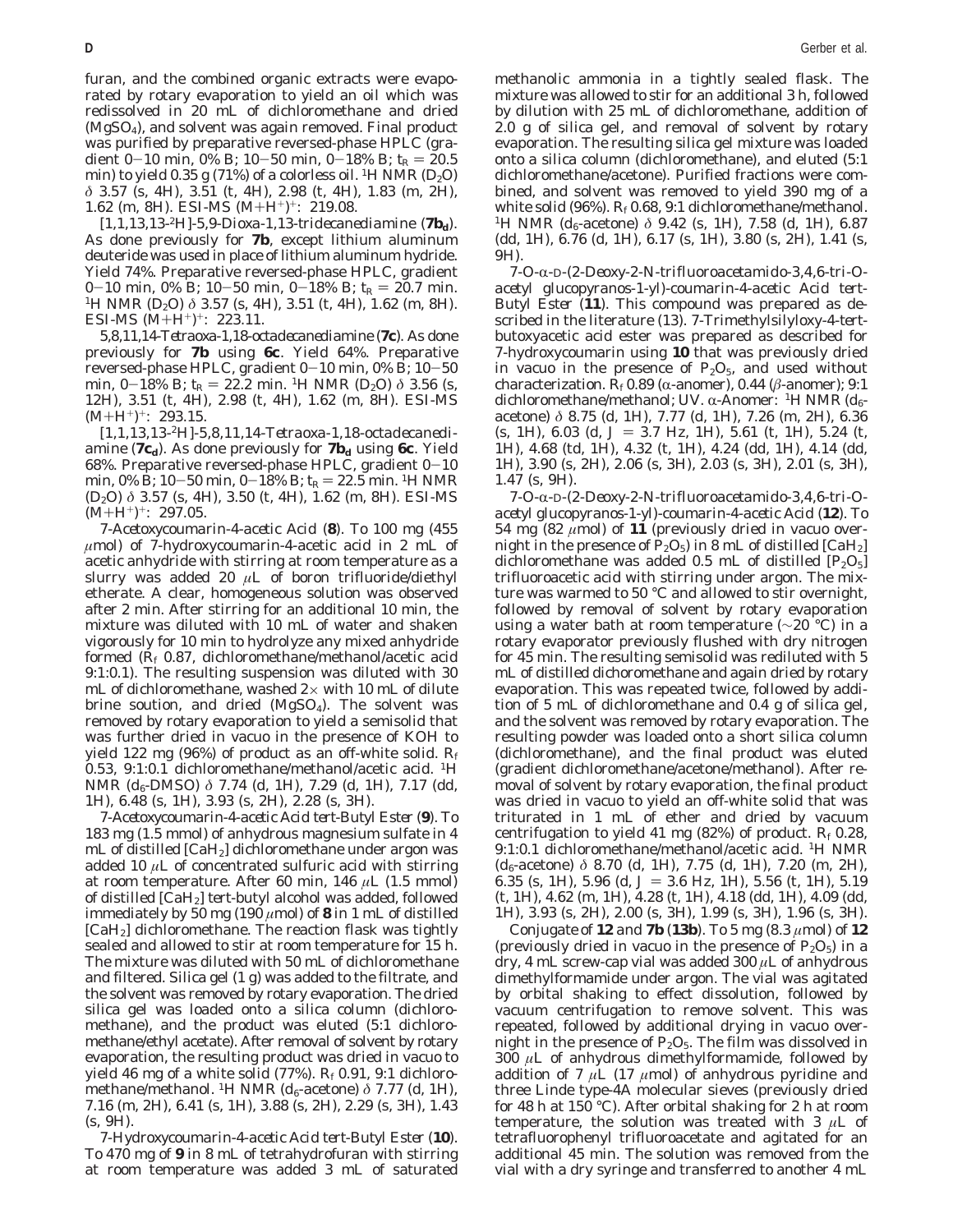screw-cap vial containing 10 mg  $(50 \mu \text{mol})$  of **7b** (previously dried in vacuo in the presence of  $P_2O_5$ ), three activated molecular sieves, and 10 *µ*L of dry, distilled [CaH<sub>2</sub>] triethylamine in 200  $\mu$ L of anhydrous dimethylformamide under argon. After 2 h of additional agitation, the molecular sieves were washed with 0.5 mL of methanol, and the combined solvents were removed by vacuum centrifugation to yield a crude film which was redissolved in purified water. The pH was adjusted to <sup>3</sup>-4 with trifluoroacetic acid, and the product was purified by reversed-phase HPLC [preparative column, gradient (2),  $t_R = 44.1$  min]. The final product was dried by vacuum centrifugation to yield 5.5 mg (85%) of a thin, colorless film. <sup>1</sup>H NMR ( $d_6$ -acetone)  $\delta$  8.75 (d, 1H), 7.84 (m, 1H), 7.20 (m, 2H), 6.3 (s, 1H), 5.96 (d, 1H), 5.56 (t, 1H), 5.20 (t, 1H), 4.62 (m, 1H), 4.28 (dd, 1H), 4.1 (m, 1H), 4.10 (dd, 1H), 3.78 (s, 2H), 3.34-3.65 (broad m, 12H), 3.24 (t, 2H), 2.02 (s, 3H), 1.98 (s, 3H), 1.96 (s, 3H), 1.83  $(m, 6H)$ , 1.45  $(m, 4H)$ . ESI-MS  $(M+H^+)^+$ : 804.70.

*Conjugate of* 12 *and*  $7b_d$  (13b<sub>d</sub>). As done previously for **13b**, using **7b***d*. Yield 82%, preparative column, gradient (2),  $t_R = 44.4$  min. <sup>1</sup>H NMR ( $d_6$ -acetone)  $\delta$  8.75 (d, 1H), 7.84 (m, 1H), 7.20 (m, 2H), 6.3 (s, 1H), 5.96 (d, 1H), 5.56 (t, 1H), 5.20 (t, 1H), 4.62 (m, 1H), 4.28 (dd, 1H), 4.1 (m, 1H), 4.10 (dd, 1H), 3.78 (s, 2H), 3.34-3.65 (broad m, 8H), 2.02 (s, 3H), 1.98 (s, 3H), 1.96 (s, 3H), 1.83 (m, 6H), 1.45  $(m, 4H)$ . ESI-MS  $(M+H^+)^+$ : 808.73.

*Conjugate of 12 and 7c (13c).* As done previously for **13b**, using **7c** (81%). Preparative column, gradient (2),  $t_{\rm R}$  = 44.7 min. <sup>1</sup>H NMR ( $d_6$ -acetone)  $\delta$  8.75 (d, 1H), 7.84 (m, 1H), 7.20 (m, 2H), 6.3 (s, 1H), 5.96 (d, 1H), 5.56 (t, 1H), 5.20 (t, 1H), 4.62 (m, 1H), 4.28 (dd, 1H), 4.1 (m, 1H), 4.10 (dd, 1H), 3.78 (s, 2H), 3.34-3.65 (broad m, 18H), 3.24 (t, 2H), 2.02 (s, 3H), 1.98 (s, 3H), 1.96 (s, 3H), 1.83 (m, 4H), 1.45 (m, 4H). ESI-MS (M+H<sup>+</sup>)<sup>+</sup>: 878.59.

*Conjugate of* 12 *and* 7c<sub>d</sub> (13c<sub>d</sub>). As done previously for **13b**, using **7c***d*. Yield 84%, preparative column, gradient (2),  $t_R = 44.9$  min. <sup>1</sup>H NMR ( $d_6$ -acetone)  $\delta$  8.75 (d, 1H), 7.84 (m, 1H), 7.20 (m, 2H), 6.3 (s, 1H), 5.96 (d, 1H), 5.56 (t, 1H), 5.20 (t, 1H), 4.62 (m, 1H), 4.28 (dd, 1H), 4.1 (m, 1H), 4.10 (dd, 1H), 3.78 (s, 2H), 3.34-3.65 (broad m, 16H), 2.02 (s, 3H), 1.98 (s, 3H), 1.96 (s, 3H), 1.83 (m, 4H), 1.45 (m, 4H). ESI-MS (M+H<sup>+</sup>)<sup>+</sup>: 882.61.

*N-Methyl-N-biotinyl Glycine (14).* The title compound was prepared by a modification of the method of Wilbur (*7*)*.* Methyl *N*-methyl-*N*-biotinyl glycinate (*7*) was hydrolyzed in a mixture of 31 mL of methanol and 10 mL of 1 N sodium hydroxide at room temperature with stirring for 1 h. The mixture was diluted with 50 mL of 50% methanol/water and neutralized with cation-exchange resin, hydrogen form (BioRad). The solution was filtered, the resin was washed  $(3 \times 50 \text{ mL})$  with 50% methanol/ water, and the solvents were removed by rotary evaporation to yield 1.6 g (90%) of *N*-methyl-*N*-biotinyl glycine as an off-white solid. 1H NMR (CD3OD) *δ* 4.49 (m, 1H), 4.32 (m, 1H), 4.11 (d, 2H), 3.22 (m, 1H), 3.04 (d, 3H), 2.93 (dd, 1H), 2.71 (d, 1H), 2.39 (dt, 2H), 1.69 (m, 4H), 1.49  $(m, 2H)$ . ESI-MS  $(M+H^+)^+$ : 316.2

*Tetrafluorophenyl N-Methyl-N-biotinyl Glycinate (15)*. In a modification of a procedure by Wilbur (*7*), 2.5 mg (7.4 *µ*mol) of **14** (previously dried in vacuo in the presence of  $P_2O_5$ ) was dissolved in 0.2 mL of anhydrous dimethylformamide containing three Linde type-4A molecular sieves (previously dried for 48 h at 150 °C) by orbital shaking, under argon atmosphere. Then 5 *µ*L of distilled [CaH2] triethylamine was added, followed after 2 h of orbital shaking by 1.5 *µ*L (8.8 *µ*mol) of tetrafluorophenyl trifluoroacetate. The formation of active ester (15-<sup>30</sup> min) was monitored by silica TLC (*Rf* 0.5, 5:1 dichloromethane/methanol, UV) with brief drying of the spotted TLC plate with a stream of air prior to development. The active ester was used within 1 h and without further purification or characterization.

*1-[N-(N-Methyl-N-biotinyl glycine)amido]-5,9-dioxa-13 tridecaneamine (16).* **7b** (42 mg, 0.2 mmol) was dried in vacuo in the presence of  $P_2O_5$  overnight prior to use, followed by dissolution in 200 *µ*L of anhydrous dimethylformamide by orbital shaking under argon. Three Linde type-4A molecular sieves (previously dried for 48 h at 150 °C) were added, followed by 5  $\mu$ L (0.03 mmol) of distilled [CaH2] triethylamine. After 2 h of orbital shaking, **15** [freshly prepared from 10 mg (0.03 mmol) of **14**, in dimethylformamide] was added dropwise by dry syringe, and the reaction was allowed to proceed for 1 h at room temperature while mixing with orbital shaking. The molecular sieves were removed from the reaction vessel and rinsed with 0.5 mL of methanol, and the combined organic solvents were removed by vacuum centrifugation at room temperature. The residue was reconstituted in water, the pH was adjusted to  $3-4$  with trifluoroacetic acid, and the final product was purified by reversed-phase HPLC (preparative column, gradient 0-5 min, 0% B, 5-60 min,  $0-26\%$  B,  $t_R = 47.2$  min) and dried by vacuum centrifugation to yield 13 mg (82%) of a thin, colorless film. <sup>1</sup>H NMR (D<sub>2</sub>O)  $\delta$  4.49 (m, 1H), 4.32 (m, 1H), 4.08 (d, 2H), 3.55 (m, 8H), 3.41 (t, 2H), 3.22 (m, 1H), 3.04 (d, 3H), 2.93 (dd, 1H), 2.88 (t, 2H), 2.71 (d, 1H), 2.39 (dt, 2H), 1.81 (m, 2H), 1.69 (m, 4H), 1.60 (m, 8H), 1.49 (m, 2H). ESI-MS (M+H+)+: 516.33.

*Conjugate of* 15 *and* 13b  $(17b)$ . To 5.5 mg  $(6.8 \mu mol)$  of **13b** (previously dried in vacuo in the presence of  $P_2O_5$ ) in a dry, 4 mL screw-cap vial was added 300 *µ*L of anhydrous dimethylformamide under argon. The vial was agitated by orbital shaking to effect dissolution, followed by vacuum centrifugation to remove solvent. This was repeated, followed by additional drying in vacuo overnight in the presence of  $P_2O_5$ . The film was dissolved in  $200 \mu L$  of anhydrous dimethylformamide, followed by 5  $\mu$ L of dry, distilled  $\text{[CaH}_2\text{]}$  triethylamine and three Linde type-4A molecular sieves (previously dried for 48 h at 150 °C) under argon. The mixture was agitated by orbital shaking for 2 h at room temperature, followed by addition of **15** [prepared from 2.2 mg (7  $\mu$ mol) of **14**, in dimethylformamide]. After shaking for an additional 2 h, the molecular sieves were removed from the reaction vessel and rinsed with 0.5 mL of methanol, and the combined organic solvents were removed by vacuum centrifugation at room temperature. The resulting residue was reconstituted in water, the pH was adjusted to  $3-4$  with trifluoroacetic acid, and the product was purified by reversed-phase HPLC [preparative column, gradient (2),  $t_{\rm R}$  = 52.4 min] and dried by vacuum centrifugation to yield 4.5 mg (62%) of a thin, colorless film. <sup>1</sup>H NMR ( $d_6$ acetone) *δ* 8.82 (d, 1H), 7.89 (m, 1H), 7.22 (m, 2H), 6.36 (s, 1H), 6.00 (d, 1H), 5.62 (t, 1H), 5.22 (t, 1H), 4.68 (m, 1H), 4.60 (m, 1H), 4.41 (m, 1H), 4.33 (dd, 1H), 4.24 (m, 1H), 4.15 (dd, 1H), 4.04 (d, 2H), 3.80 (s, 2H), 3.40-3.65 (broad m, 10H), 3.25 (m, 3H), 3.08 (d, 3H), 2.99 (dd, 1H), 2.80 (d, 1H), 2.40 (dt, 2H), 2.02 (s, 3H), 1.98 (s, 3H), 1.96 (s, 3H), 1.83 (m, 4H), 1.70 (m, 4H), 1.45 (m, 6H). ESI-MS (M+H+)+: 1101.55, (M+2H+)2+: 551.62.

*Conjugate of* 15 *and*  $13b_d$  (17 $b_d$ ). As prepared previously for **17b**, using **13b**<sub>d</sub>. Yield 70%, preparative column, gradient (2),  $t_{\rm R}$  = 52.5 min. <sup>1</sup>H NMR ( $d_{\rm 6}$ -acetone)  $\delta$  8.82  $(d, 1H)$ , 7.89 (m, 1H), 7.22 (m, 2H), 6.36 (s, 1H), 6.00 (d, 1H), 5.62 (t, 1H), 5.22 (t, 1H), 4.68 (m, 1H), 4.60 (m, 1H), 4.41 (m, 1H), 4.33 (dd, 1H), 4.24 (m, 1H), 4.15 (dd, 1H), 4.04 (d, 2H), 3.80 (s, 2H), 3.40-3.65 (broad m, 8H), 3.24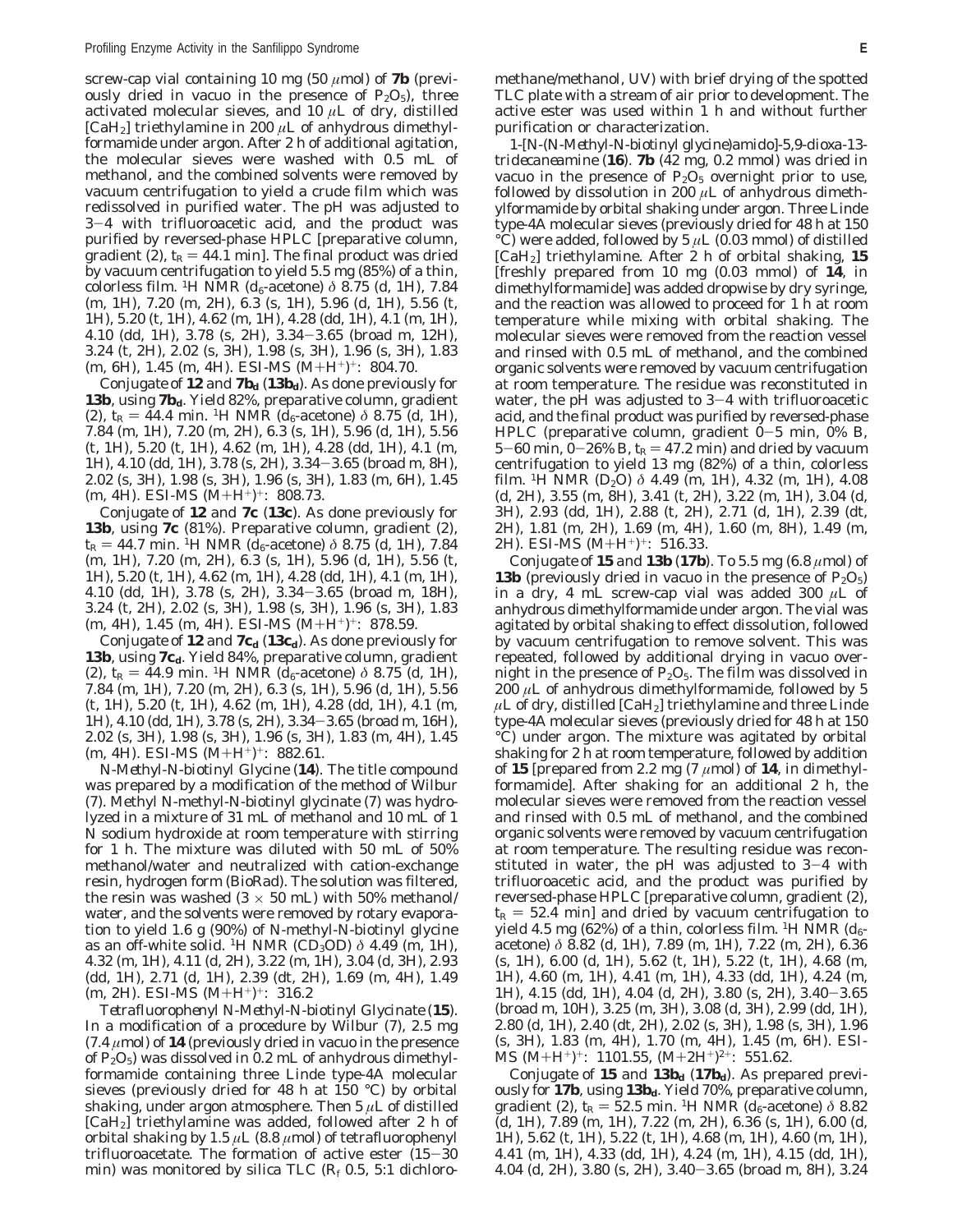

(m, 1H), 3.08 (d, 3H), 2.99 (dd, 1H), 2.80 (d, 1H), 2.40 (dt, 2H), 2.02 (s, 3H), 1.98 (s, 3H), 1.96 (s, 3H), 1.83 (m, 4H), 1.70 (m, 4H), 1.45 (m, 6H). ESI-MS (M+H<sup>+</sup>)<sup>+</sup>: 1105.65,  $(M+2H^+)^{2+}$ : 553.58.

*Conjugate of 15 and 13c (17c).* As prepared previously for **17b**, using **13c**. Yield 65%, preparative column, gradient (2),  $t_R = 52.7$  min. <sup>1</sup>H NMR ( $d_6$ -acetone)  $\delta$  8.82 (d, 1H), 7.89 (m, 1H), 7.22 (m, 2H), 6.36 (s, 1H), 6.00 (d, 1H), 5.62 (t, 1H), 5.22 (t, 1H), 4.68 (m, 1H), 4.60 (m, 1H), 4.41 (m, 1H), 4.33 (dd, 1H), 4.24 (m, 1H), 4.15 (dd, 1H), 4.04 (d, 2H), 3.80 (s, 2H), 3.40-3.65 (broad m, 18H), 3.25 (m, 3H), 3.08 (d, 3H), 2.99 (dd, 1H), 2.80 (d, 1H), 2.40 (dt, 2H), 2.02 (s, 3H), 1.98 (s, 3H), 1.96 (s, 3H), 1.83 (m, 4H), 1.70 (m, 4H), 1.45 (m, 6H). ESI-MS (M+H+)+: 1175.79,  $(M+2H^+)^{2+}$ : 588.67.

*Conjugate of* 15 *and* 13c<sub>d</sub> (17c<sub>d</sub>). As prepared previously for 17b, using 13c<sub>d</sub>. Yield 68%, preparative column, gradient (2),  $t_R = 53.0$  min. <sup>1</sup>H NMR ( $d_6$ -acetone)  $\delta$  8.82 (d, 1H), 7.89 (m, 1H), 7.22 (m, 2H), 6.36 (s, 1H), 6.00 (d, 1H), 5.62 (t, 1H), 5.22 (t, 1H), 4.68 (m, 1H), 4.60 (m, 1H), 4.41 (m, 1H), 4.33 (dd, 1H), 4.24 (m, 1H), 4.15 (dd, 1H), 4.04 (d, 2H), 3.80 (s, 2H), 3.40-3.65 (broad m, 16H), 3.24 (m, 1H), 3.08 (d, 3H), 2.99 (dd, 1H), 2.80 (d, 1H), 2.40 (dt, 2H), 2.02 (s, 3H), 1.98 (s, 3H), 1.96 (s, 3H), 1.83 (m, 4H), 1.70 (m, 4H), 1.45 (m, 6H). ESI-MS  $(M+H^+)^+$ : 1179.59,  $(M+2H^+)^{2+}$ : 590.51.

*p-Aminophenyl-*R*-*D*-2-deoxy-2-acetamidoglucopyranoside (20). p*-Nitrophenyl-α-D-2-deoxy-2-acetamidoglucopyranoside (**18**, 20 mg, 0.07 mmol, Sigma) was added to 5 mg of palladium on activated carbon (previously washed with methanol by inversion and decantation) in 3 mL of methanol with stirring in a 5 mL septum-lined vial. The septum was pierced by a 16-gauge needle, through which the vial headspace was purged with  $H_2$ gas.  $H_2$  gas was allowed to slowly bubble through the solution for 2 h with stirring. After 45 min, all noncatalyst material was dissolved. The catalyst was removed by filtration over diatomaceous earth (Celite). The solvent was removed by rotary evaporation, and the product was further dried in vacuo to yield 18 mg of an off-white solid (90%). 1H NMR (D2O) *δ* 7.24 (d, 2H), 7.16 (d, 2H), 5.44 (d, 1H), 4.02 (dd, 1H), 3.88 (t, 1H), 3.68 (m, 3H), 3.49 (t, 1H), 1.97 (s, 3H). ESI-MS  $(M+H^+)^+$ : 313.22.

*p-Aminophenyl-*R*-*D*-(2-deoxy-2-N-trifluoroacetamido)- 3,4,6-tri-O-acetylglucopyranoside (21).* As done previously for **20**, using **19** which was prepared by the method of Voznyi et al. (*13*). Yield 86%, *Rf* 0.55, 2:1 dichloromethane/ ethyl acetate, UV, ninhydrin. <sup>1</sup>H NMR (CDCl<sub>3</sub>) δ 7.35 (d, 2H), 6.92 (d, 2H), 6.77 (d, 1H), 5.69 (d,  $J = 3.1$  Hz, 1H), 5.48 (t, 1H), 5.26 (t, 1H), 5.50 (td, 1H), 4.22 (dd, 1H), 4.01 (m, 2H), 2.07 (s, 3H), 2.05 (s, 3H), 2.04 (s, 3H). ESI-MS  $(M+H^+)^+$ : 493.29.

*p-Acrylamidophenyl-*R*-*D*-2-deoxy-2-acetamidoglucospyranoside (23)*. **20** (10 mg, 0.03 mmol) was added to 15 mL of methanol and 100 *µ*L of triethylamine with stirring. The solution was chilled in an ice bath. Acryloyl chloride (15 mg, 0.17 mmol) was dissolved in 2 mL of distilled [CaH2] dichloromethane and added dropwise to the stirred solution over 5 min. The reaction was allowed to return to room temperature, followed by 2 h of stirring. The solution was treated with successive anion (hydroxide form) and cation (proton form) exchange resins until neutral pH was obtained with moist pH paper. Solvent was removed by rotary evaporation to yield an off-white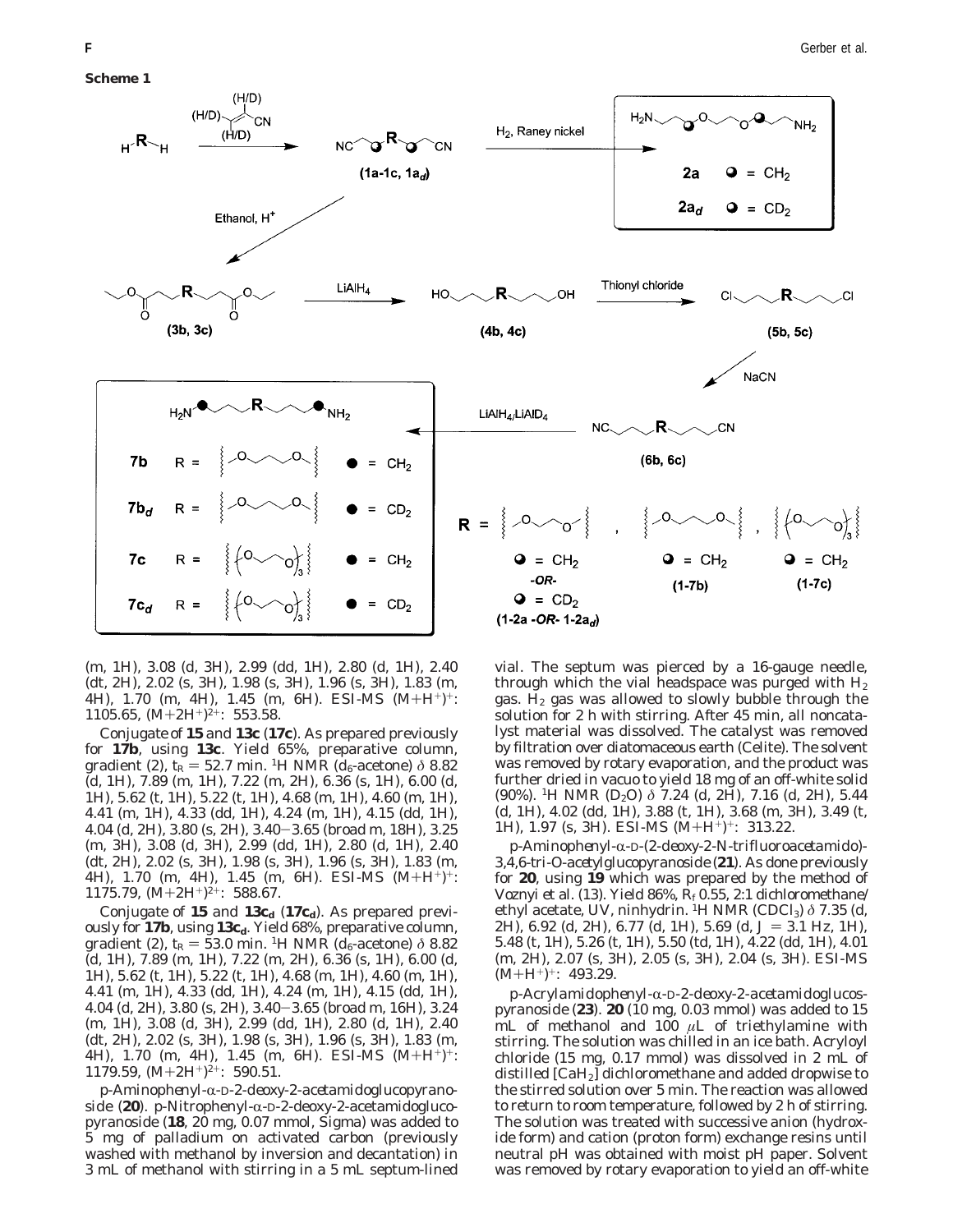

solid (11 mg, 95%). 1H NMR (D2O) *δ* 7.36 (d, 2H), 7.03 (d, 2H), 6.32 (dd, 1H), 6.23 (d, 1H), 5.78 (d, 1H), 5.50 (d, 1H), 4.02 (dd, 1H), 3.88 (t, 1H), 3.68 (m, 3H), 3.49 (t, 1H), 1.94 (s, 3H). ESI-MS (M+Na+)+: 389.14.

*p-Acrylamidophenyl-*R*-*D*-(2-deoxy-2-N-trifluoroacetamido)-3,4,6-tri-O-acetylglucopyranoside (24).* As prepared previously for **23**, using **21**. Yield 87%, *Rf* 0.63, 9:1 dichloromethane/methanol. <sup>I</sup>H NMR (CDCl<sub>3</sub>) δ 7.51 (d, 2H), 7.05 (d, 2H), 6.41 (d, 2H), 6.18 (dd, 1H), 5.75 (dd, 1H), 5.04 (d, 1H), 5.48 (t, 1H), 5.25 (t, 1H), 4.45 (td, 1H), 4.26 (dd, 1H), 4.08 (m, 2H), 2.06 (s, 3H), 2.03 (s, 3H), 2.01 (s, 3H).

*p-Acrylamidophenyl-â-*D*-galactopyranoside (25).* As prepared previously for **23**, using *p*-aminophenyl-*â*-D-galactopyranoside (**22**, Sigma). Yield 97%. 1H NMR (*d*7 dimethylformamide) *δ* 10.28 (s, 1H), 7.69 (d, 2H), 7.03 (d, 2H), 6.52 (dd, 1H), 6.27 (dd, 1H), 5.69 (dd, 1H), 5.18  $(s, 1H)$ , 4.83 (d,  $J = 10.3$  Hz, 1H), 4.79 (s, 1H), 4.77 (s, 1H), 4.55 (s, 1H), 3.93 (t, 1H), 3.77 (m, 1H), 3.70 (m, 1H), 3.58 (m, 1H), 3.39 (s, 2H).

*Michael Addition Product of 2a and 23 (26).* **23** (20 mg, 0.07 mmol) was added to a stirred solution of 80 mg (0.35 mmol) of **2a** in 5 mL of 0.2 M sodium carbonate, pH 10.5, warmed to 37 °C. The reaction was allowed to continue for 3 days at 37 °C, after which the solution was neutralized with dilute trifluoroacetic acid in water, concentrated by rotary evaporation, and purified by reversed-phase HPLC (preparative column, gradient 0-10 min, 0% B, 10-50 min, 0-19% B,  $t_R = 33.5$  min). The purified product was dried by vacuum centrifugation to yield 14.4 mg (38%) as a film. <sup>1</sup>H NMR (D<sub>2</sub>O)  $\delta$  7.33 (d, 2H), 7.22 (d, 2H), 5.88 (d, 1H), 3.76 (t, 1H), 3.70 (m, 3H), 3.58 (m, 8H), 3.47 (m, 1H), 3.32 (m, 3H), 3.05 (t, 2H), 2.94 (t, 2H), 2.80 (t, 2H), 1.95 (s, 3H), 1.72 (m, 2H), 1.60 (m, 6H). ESI-MS (M+H<sup>+</sup>)<sup>+</sup>: 543.19, (M+2H<sup>+</sup>)<sup>2+</sup>: 272.09.

*Michael Addition Product of*  $2a_d$  *and*  $25$  *(27). As done* previously for **26**, using **25** and **2a***d*. Yield 42%, preparative reversed-phase HPLC, gradient  $0-10$  min,  $0\%$  B, 10-50 min, 0-19% B,  $t_R = 32.9$  min. <sup>1</sup>H NMR ( $d_7$ dimethylformamide) *δ* 10.49 (s, 1H), 7.73 (d, 2H), 7.10 (d, 2H), 4.91 (d, 1H), 3.96 (d, 1H), 3.75 (m, 3H), 3.68 (m, 2H), 3.61 (m, 4H), 3.45 (m, 2H), 3.30 (s, 2H), 3.20 (s, 2H), 3.01 (t, 2H). ESI-MS  $(M+H^+)^+$ : 506.23,  $(M+2H^+)^{2+}$ : 253.60.

*Michael Addition Product of 7b<sub>d</sub>* and **23** (28). As done previously for **26**, using **23** and **7b***d*. Yield 36%, preparative reversed-phase HPLC, gradient  $0-10$  min,  $0\%$  B,  $10-50$  min,  $0-19\%$  B,  $t_R = 33.8$  min. <sup>1</sup>H NMR (D<sub>2</sub>O)  $\delta$ 7.33 (d, 2H), 7.22 (d, 2H), 5.88 (d, 1H), 3.76 (t, 1H), 3.70 (m, 3H), 3.58 (m, 8H), 3.47 (m, 1H), 3.32 (m, 3H), 3.05 (t, 2H), 2.94 (t, 2H), 2.80 (t, 2H), 1.95 (s, 3H), 1.72 (m, 2H), 1.60 (m, 6H). ESI-MS  $(M+H^+)^+$ : 589.25,  $(M+2H^+)^{2+}$ : 295.22.

*Michael Addition Product of 16 and 24 (SFC Substrate) (29).* As done previously for **26**, using **24** and **16**, except 3 mL of 0.2 M sodium carbonate was used, and **16** was added as a solution in 2 mL of methanol. Yield 32%, preparative reversed-phase HPLC, gradient 0-5 min, 0% B,  $5-60$  min,  $0-22\%$  B,  $t_R = 40.2$  min, broadly eluting.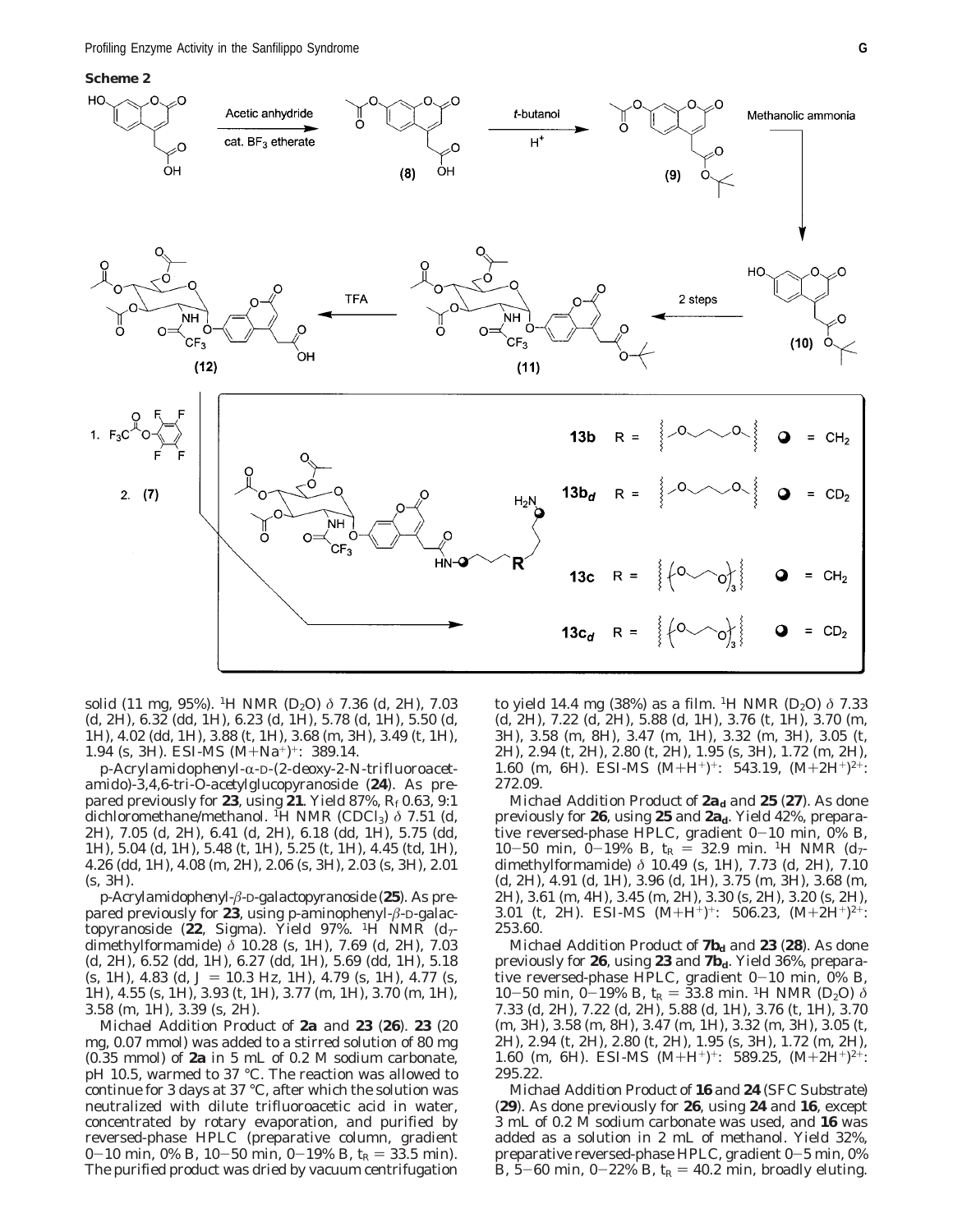

**Scheme 4**



$$
R_2 = \begin{matrix} 1 & 0H & 0 \\ 0 & 0H & 0 \\ 0 & 0H & 0 \end{matrix}
$$

<sup>1</sup>H NMR (D<sub>2</sub>O) δ 7.40 (d, 2H), 7.18 (d, 2H), 5.82 (d, 1H), 4.57 (m, 1H), 4.38 (m, 1H), 4.07 (t, 1H), 4.05 (d, 2H), 3.80 (m, 3H), 3.55 (m, 10H), 3.38 (t, 2H), 3.32 (m, 3H), 3.05 (t, 2H), 3.00 (d, 3H), 2.94 (t, 2H), 2.80 (t, 2H), 2.40 (dt, 2H), 1.72 (m, 2H), 1.60 (m, 12H). ESI-MS (M+H+)+: 840.57,  $(M+2H^+)^{2+}$ : 420.72.

*Conjugate of 15 and 27 (SFB Substrate) (30).* To 3 mg (5.5 *µ*mol) of **26** previously dried in vacuo overnight in the presence of  $\dot{P}_2O_5$  was added 200  $\mu$ L of anhydrous dimethylformamide and three Linde type-4A molecular sieves (previously dried for 48 h at 150 °C) under argon to redissolve and further dry the film. Dry, distilled

[CaH2] triethylamine was added (2 *µ*L), followed after 2 h of orbital shaking by **15** [prepared from 2 mg  $(5.5 \mu mol)$ ] of **14**]. After an additional 2 h of orbital shaking, the molecular sieves were removed and washed with 0.5 mL of methanol, and the combined solvents were removed by vacuum centrifugation. The final product was purified by reversed-phase HPLC [preparative column, gradient (1),  $t_R = 30.5$  min] and dried by vacuum centrifugation to yield 4.6 mg of a clear film (62%). After quantitation by 1H NMR, the conjugate was diluted in purified water to 2.0 mM final concentration and frozen in aliquots at -20 °C until use. 1H NMR (D2O) *<sup>δ</sup>* 7.45 (d, 2H), 7.18 (d,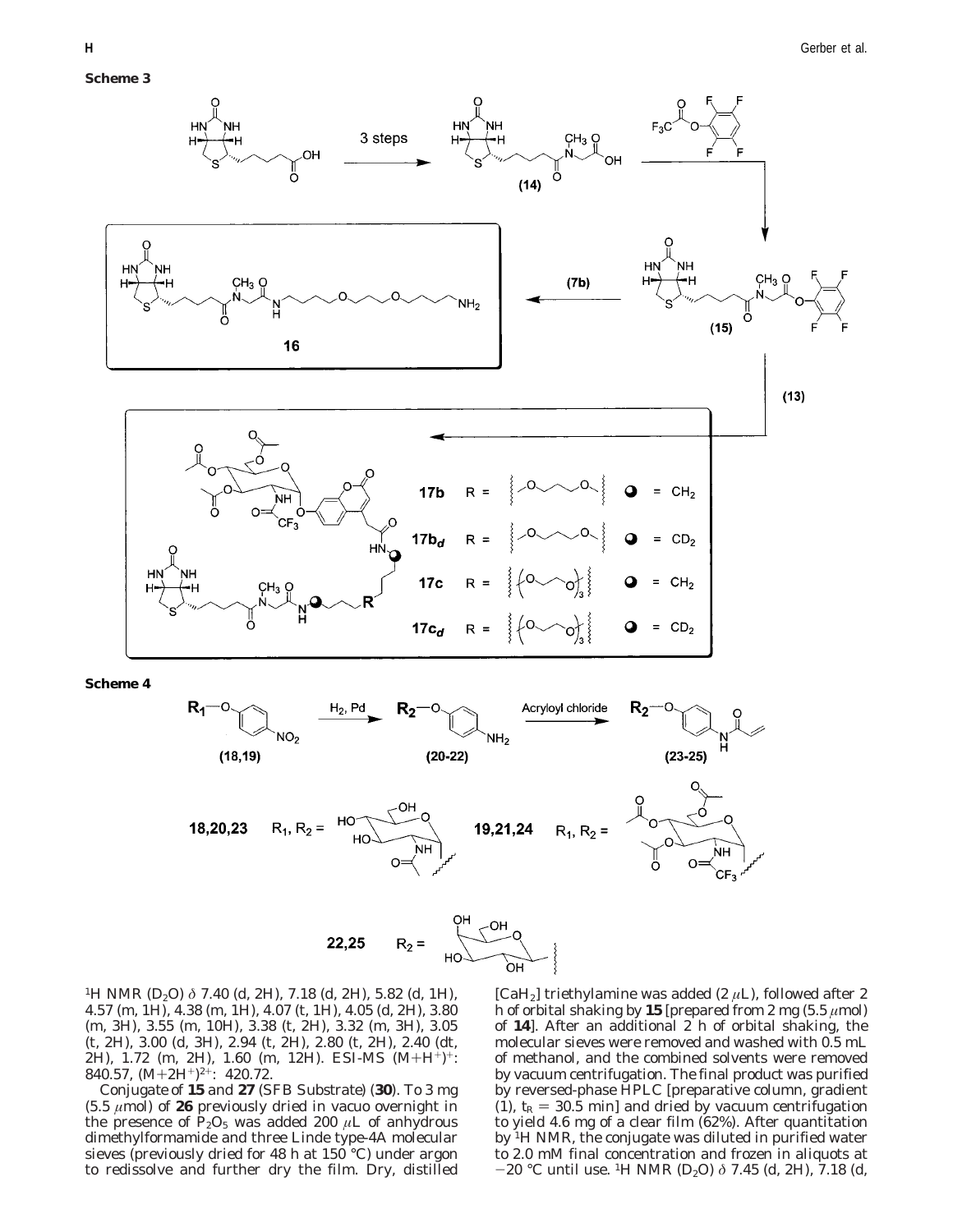**Scheme 5**



2H), 5.06 (d, 1H), 4.57 (m, 1H), 4.38 (m, 1H), 4.11 (m, 2H), 4.05 (d, 3H), 3.80 (m, 1H), 3.55 (m, 9H), 3.51 (t, 2H), 3.41 (t, 2H), 3.26 (m, 3H), 3.00 (d, 3H), 2.98 (dd, 1H), 2.90 (t, 2H), 2.77 (dd, 1H), 2.40 (dt, 2H), 2.05 (s, 3H), 1.78 (m, 4H), 1.60 (m, 4H), 1.42 (m, 2H). ESI-MS  $(M+H^+)^+$ : 840.66,  $(M+2H^+)^{2+}$ : 420.78.

*Conjugate of 15 and 27 (for SFB Internal Standard) (31).* As done previously for **30** using **27**. Yield 58%, preparative reversed-phase HPLC, gradient (1),  $t_R = 29.6$ min. 1H NMR (D2O) *δ* 7.42 (d, 2H), 7.18 (d, 2H), 5.05 (d, 1H), 4.62 (m, 1H), 4.42 (m, 1H), 4.11 (d, 2H), 3.80 (t, 1H), 3.75 (m, 2H), 3.65 (m, 11H), 3.41 (t, 2H), 3.26 (m, 1H), 3.00 (d, 3H), 2.98 (dd, 1H), 2.90 (t, 2H), 2.77 (dd, 1H), 2.40 (dt, 2H), 1.78 (m, 4H), 1.60 (m, 4H), 1.42 (m, 2H). ESI-MS  $(M+H^+)^+$ : 803.55.

*Conjugate of 15 and 28 (SFC Internal Standard) (32).* As done previously for **30** using **28**. Yield 68%, preparative reversed-phase HPLC, gradient 0-5 min, 0% B, 5-60 min,  $0-22\%$  B,  $t_R = 41.8$  min, broadly eluting. After quantitation by <sup>1</sup>H NMR, the conjugate was diluted in purified water to 1.0 mM final concentration and frozen in aliquots at  $-20$  °C until use. <sup>1</sup>H NMR (D<sub>2</sub>O)  $\delta$  7.42 (d, 2H), 7.18 (d, 2H), 5.58 (d, 1H), 4.57 (m, 1H), 4.38 (m, 1H), 4.11 (m, 2H), 4.05 (d, 3H), 3.80 (m, 1H), 3.55 (m, 9H), 3.41 (t, 2H), 3.26 (m, 1H), 3.00 (d, 3H), 2.98 (dd, 1H), 2.90 (t, 2H), 2.77 (dd, 1H), 2.40 (dt, 2H), 2.05 (s, 3H), 1.78 (m, 6H), 1.60 (m, 8H), 1.42 (m, 2H). ESI-MS  $(M+H^+)^+$ : 886.77,  $(M+2H^+)^{2+}$ : 443.64.

*SFB Internal Standard Conjugate (33).* **31** (1.8 mg) was dissolved in 2 mL of 100 mM Tris-HCl, 10 mM  $MgCl<sub>2</sub>$ buffer, pH 7.3, with stirring at 37 °C. Recombinant *â*-D-

galactosidase (10 units, Sigma) was added, and after 12 h of additional stirring at 37 °C, the mixture was acidified to pH 3-4 with trifluoroacetic acid and concentrated by rotary evaporation to 0.75 mL. The final product was purified by reversed-phase HPLC [semipreparative column, gradient (1),  $t_R = 41.3$  min] and dried by vacuum centrifugation to yield 1.3 mg (89%) of a film. After quantitation by  ${}^{1}$ H NMR, the conjugate was diluted in purified water to 1.0 mM final concentration and frozen in aliquots at -20 °C until use. 1H NMR (D2O) *<sup>δ</sup>* 7.18 (d, 2H), 6.79 (d, 2H), 5.58 (d, 1H), 4.57 (m, 1H), 4.38 (m, 1H), 3.97 (d, 2H), 3.55 (m, 8H), 3.41 (t, 2H), 3.26 (m, 1H), 3.00 (d, 3H), 2.98 (dd, 1H), 2.90 (t, 2H), 2.77 (dd, 1H), 2.40 (dt, 2H), 1.68 (m, 2H), 1.60 (m, 6H), 1.42 (m, 2H). ESI- $MS (M+H^+)^+$ : 641.51.

*Deprotection of Conjugate 17b (34b).* To **17b** was added 1 mL of saturated ammonia in methanol and 0.35 mL of 2 M ammonium hydroxide with stirring. The solution was heated to 45 °C and allowed to stir overnight, followed by removal of solvent by vacuum centrifugation, redissolution in purified water, and pH adjustment to 3 with dilute trifluoroacetic acid and purification by reversed-phase HPLC [semipreparative column, gradient (2),  $t_R = 32.0$  min]. The final product was dried by vacuum centrifugation to yield 3 mg (90%) as a thin, colorless film. 1H NMR (D2O) *δ* 7.71 (d, 1H), 7.26 (d, 1H), 7.19 (dd, 1H), 6.37 (s, 1H), 5.99 (d, 1H), 4.57 (m, 1H), 4.38 (m, 1H), 4.09 (t, 1H), 4.05 (d, 2H), 3.85 (s, 2H), 3.75 (m, 3H), 3.60 (m, 10H), 3.41 (t, 2H), 3.26 (m, 5H), 3.00 (d, 3H), 2.98 (dd, 1H), 2.77 (dd, 1H), 2.40 (dt, 2H), 1.69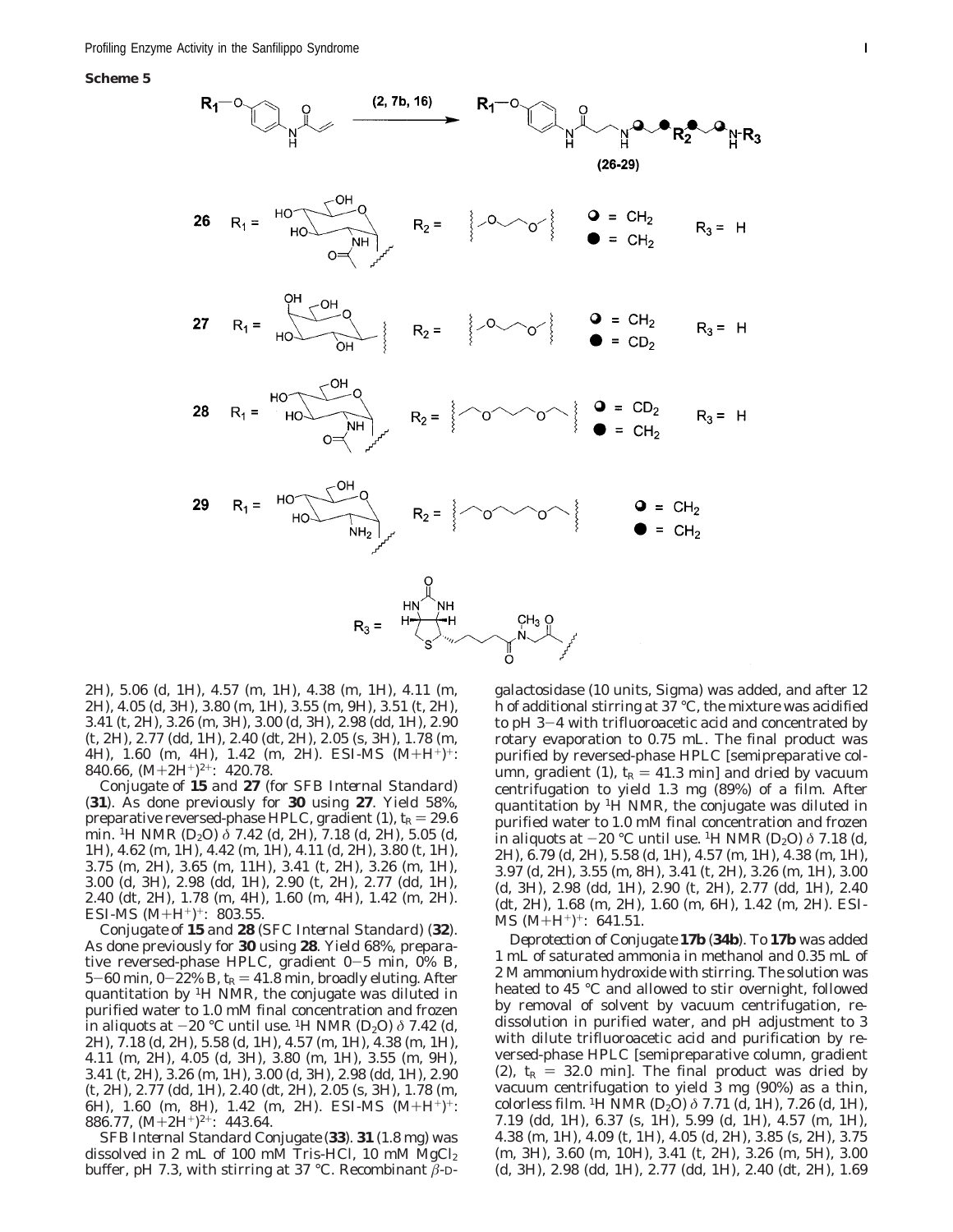**Scheme 6**



(t, 2H), 1.55 (broad m, 12H), 1.42 (m, 2H). ESI-MS  $(M+H^+)^+$ : 879.79,  $(M+2H^+)^{2+}$ : 440.41.

*Deprotection of Conjugate* 17 $b_d$  (34 $b_d$ ). As done previously for **17b**, using **17b***d*. Yield 82%, semipreparative column, gradient (2),  $t_R = 32.2$  min. <sup>1</sup>H NMR (D<sub>2</sub>O)  $\delta$  7.71 (d, 1H), 7.26 (d, 1H), 7.19 (dd, 1H), 6.37 (s, 1H), 5.99 (d, 1H), 4.57 (m, 1H), 4.38 (m, 1H), 4.09 (t, 1H), 4.05 (d, 2H), 3.85 (s, 2H), 3.75 (m, 3H), 3.60 (m, 10H), 3.41 (t, 2H), 3.26 (m, 1H), 3.00 (d, 3H), 2.98 (dd, 1H), 2.77 (dd, 1H), 2.40 (dt, 2H), 1.69 (t, 2H), 1.55 (broad m, 12H), 1.42 (m, 2H). ESI-MS  $(M+H^+)^+$ : 883.77,  $(M+2H^+)^2$ <sup>+</sup>: 442.42.

*Deprotection of Conjugate 17c (34c).* As done previously for **17b**, using **17c**. Yield 92%, semipreparative column, gradient (2),  $t_R = 32.6$  min. <sup>1</sup>H NMR (D<sub>2</sub>O)  $\delta$  7.71 (d, 1H), 7.26 (d, 1H), 7.19 (dd, 1H), 6.37 (s, 1H), 5.99 (d, 1H), 4.57 (m, 1H), 4.38 (m, 1H), 4.09 (t, 1H), 4.05 (d, 2H), 3.85 (s, 2H), 3.75 (m, 3H), 3.60 (m, 18H), 3.41 (t, 2H), 3.26 (m, 5H), 3.00 (d, 3H), 2.98 (dd, 1H), 2.77 (dd, 1H), 2.40 (dt, 2H), 1.55 (broad m, 12H), 1.42 (m, 2H). ESI-MS  $(M+H^+)^+$ : 953.74,  $(M+2H^+)^{2+}$ : 477.47.

*Deprotection of Conjugate 17cd (SFA Internal Standard Conjugate) (34cd).* As done previously for **17b**, using **17c***d*. Yield 88%, semipreparative column, gradient (2),  $t_R$  = 32.8 min. 1H NMR (D2O) *δ* 7.71 (d, 1H), 7.26 (d, 1H), 7.19 (dd, 1H), 6.37 (s, 1H), 5.99 (d, 1H), 4.57 (m, 1H), 4.38 (m, 1H), 4.09 (t, 1H), 4.05 (d, 2H), 3.85 (s, 2H), 3.75 (m, 3H), 3.60 (m, 18H), 3.41 (t, 2H), 3.26 (m, 1H), 3.00 (d, 3H), 2.98 (dd, 1H), 2.77 (dd, 1H), 2.40 (dt, 2H), 1.55 (broad m, 12H), 1.42 (m, 2H). ESI-MS (M+H<sup>+</sup>)<sup>+</sup>: 957.67,  $(M+2H^+)^{2+}$ : 479.43.

*N-Acetylation of 34b (35b).* To 3 mg (3.7 *µ*mol) of **34b** in 0.75 mL of purified water was added 4 mg (37 *µ*mol) of sodium carbonate with stirring, followed after complete dissolution by 2 *µ*L (18 *µ*mol) of acetic anhydride. The reaction was allowed to stir for 4 h at room temperature, followed by adjustment of the pH to 3 with dilute trifluoroacetic acid and purification by reversed-phase HPLC [semipreparative column, gradient  $(2)$ ,  $t_R = 34.3$ min]. The final product was dried by vacuum centrifugation to yield 3 mg (95%) as a thin, colorless film. 1H NMR (D2O) *δ* 7.67 (d, 1H), 7.12 (m, 2H), 7.19 (dd, 1H), 6.28 (s, 1H), 5.62 (d, 1H), 4.57 (m, 1H), 4.38 (m, 1H), 4.05 (dd, 1H), 4.00 (d, 2H), 3.88 (t, 1H), 3.75 (s, 2H), 3.68 (s, 2H), 3.59 (m, 1H), 3.52 (m, 1H), 3.45 (m, 8H), 3.23 (m, 5H), 3.00 (d, 3H), 2.88 (dd, 1H), 2.75 (dd, 1H), 2.40 (dt, 2H), 1.97 (s, 3H), 1.69 (t, 2H), 1.55 (broad m, 12H), 1.42 (m, 2H). ESI-MS (M+H+)+: 921.81, (M+Na+)+: 943.85,  $(M+2Na^{+})^{2+}$ : 483.47.

 $\bullet$  = CD<sub>2</sub>

*N-Acetylation of 34b<sub>d</sub> (SFD Internal Standard Conjugate) (35bd).* As done previously for **34b**, using **34b***d*. Yield 94%, semipreparative column, gradient (2), *t*<sub>R</sub> = 34.7 min. <sup>1</sup>H NMR (D<sub>2</sub>O) *δ* 7.67 (d, 1H), 7.12 (m, 2H), 7.19 (dd, 1H), 6.28 (s, 1H), 5.62 (d, 1H), 4.57 (m, 1H), 4.38 (m, 1H), 4.05 (dd, 1H), 4.00 (d, 2H), 3.88 (t, 1H), 3.75 (s, 2H), 3.68 (s, 2H), 3.59 (m, 1H), 3.52 (m, 1H), 3.45 (m, 8H), 3.23 (m, 1H), 3.00 (d, 3H), 2.88 (dd, 1H), 2.75 (dd, 1H), 2.40 (dt, 2H), 1.97 (s, 3H), 1.69 (t, 2H), 1.55 (broad m, 12H), 1.42  $(m, 2H)$ . ESI-MS  $(M+H^+)^+$ : 925.87,  $(M+Na^+)^+$ : 947.79.

*N-Sulfation of 34c (SFA Substrate Conjugate) (36).* To 2.5 mg  $(2.6 \mu mol)$  of **34c** in 0.5 mL of purified water was added 3 mg (29  $\mu$ mol) of sodium carbonate with stirring at room temperature, followed after complete dissolution by 2 mg (13 *<sup>µ</sup>*mol) of sulfur trioxide-pyridine complex (Lancaster, Lancaster, U.K.). The reaction was allowed to stir for 4 h at room temperature, followed by adjustment of the pH to 3 with dilute trifluoroacetic acid. The mixture was first purified by reversed-phase HPLC using TFA [semipreparative column, gradient  $(2)$ ,  $t_R = 42.6$ min], and the correct product fractions were concentrated by vacuum centrifugation to  $0.5-1$  mL and repurified by reversed-phase HPLC without TFA [semipreparative column, gradient (2),  $t_R = 20.5$  min, broadly eluting]. The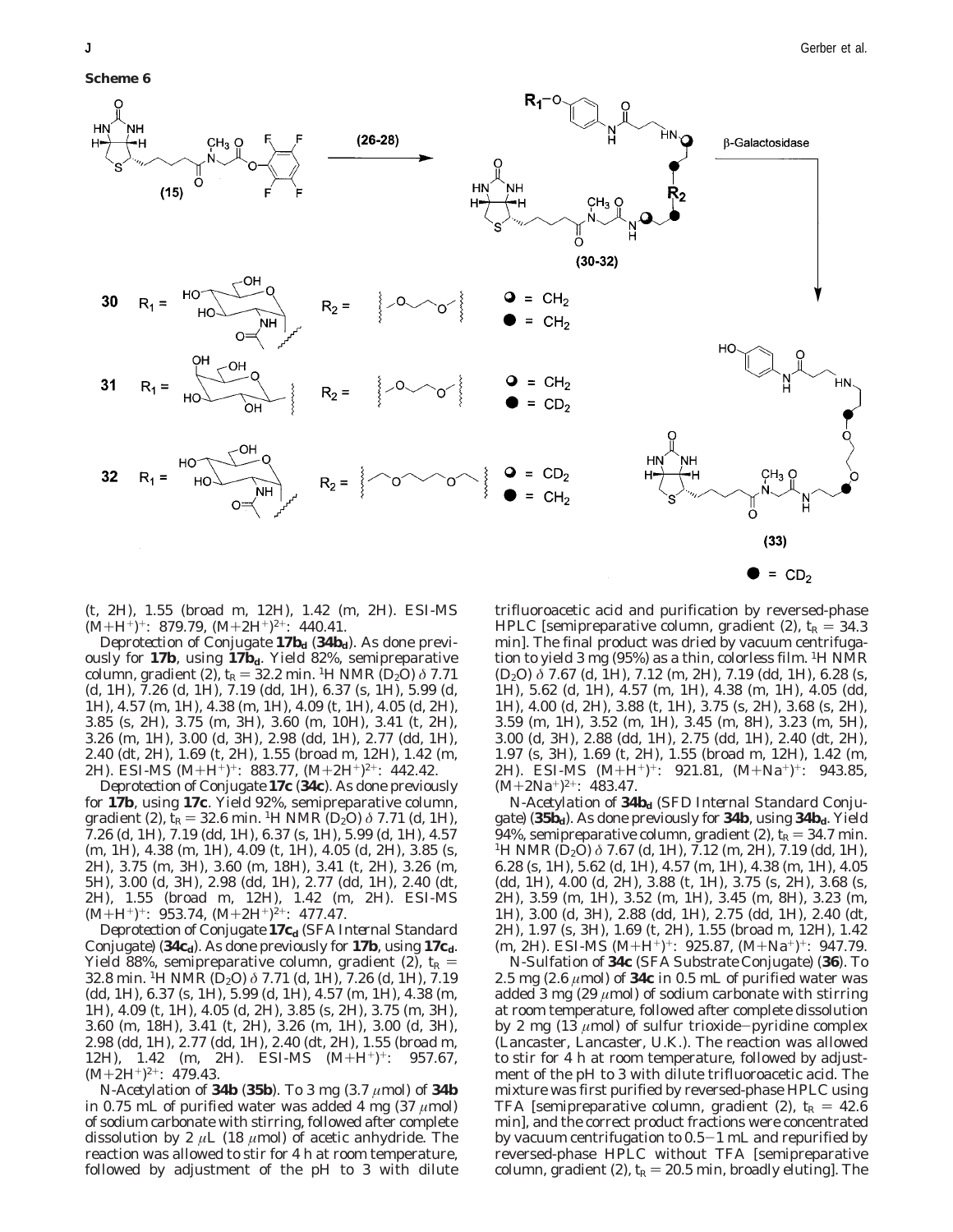**Scheme 7**



 $(35b, 35b_{d})$ 

product fractions were again concentrated to 1.0 mL and applied to a short column (300 mg) of AG MP-1 cationexchange resin, sodium form. The column was washed with 7 mL of purified water, and the combined eluants were concentrated to 1 mL and lyophilized to give 2.0 mg (72%) of an off-white powder. 1H NMR (D2O) *δ* 7.70 (d, 1H), 7.26 (d, 1H), 7.19 (dd, 1H), 6.36 (s, 1H), 6.00 (d, 1H), 4.55 (m, 1H), 4.37 (m, 1H), 4.05 (d, 2H), 3.85 (m, 3H), 3.75 (m, 3H), 3.60 (m, 18H), 3.41 (t, 2H), 3.26 (m, 5H), 3.00 (d, 3H), 2.98 (dd, 1H), 2.77 (dd, 1H), 2.40 (dt, 2H), 1.55 (broad m, 12H), 1.42 (m, 2H). ESI-MS  $(M+H^+)^+$ : 1056.81,  $(M-Na^+)^-$ : 1032.20.

*N-Acetyl-glucosamine-6-O-sulfation of 35b (SFD Substrate Conjugate) (37).* 4.5 mg (4.9 *µ*mol) of **35b** was dissolved in 300 *µ*L of anhydrous dimethylformamide under argon. The solvent was then removed by vacuum centrifugation. This was repeated, followed by drying overnight in vacuo in the presence of  $P_2O_5$ . The film was redissolved in 400  $\mu$ L of deuterio-dimethylformamide  $(d_7)$ in the presence of three Linde type-4A molecular sieves (previously dried for 48 h at 150 °C) under argon. Then 10  $\mu$ L of deuterio-pyridine  $(d_5)$  was added, and the mixture was allowed to agitate by orbital shaking for 30 min, followed by transfer to an NMR tube (previously dried for 48 h at 150 °C) containing a single activated molecular sieve. A stock solution of 1  $\mu$ mol/ $\mu$ L sulfur trioxide-pyridine complex in deuterio-dimethylformamide was added in  $3 \mu$ L aliquots followed by mixing by inversion for 30 min and 1H NMR analysis to determine the extent of reaction.

The extent of reaction was evaluated by chemical shift change of the *N*-acetyl-glucosamine C-6 methylene protons upon sulfation. These protons shift from a broad singlet at 3.82 ppm to two *pro*-chiral multiplets at 4.06 and 4.17 ppm. Mono-sulfation of the unprotected substrate stops at 55-65% sulfation of the conjugate. Above this level, nonspecific di- and tri-*O*-sulfation occurred. A total of 27 *<sup>µ</sup>*L (27 *<sup>µ</sup>*mol) of sulfur trioxide-pyridine solution was used to obtain 60% sulfation.

The reaction solution was rinsed from the NMR tube with methanol. The molecular sieve was washed with methanol, and the combined solvents were removed by vacuum centrifugation. The resultant film was reconstituted with purified water, and the mixture was purified by reversed-phase HPLC without TFA [semipreparative column, gradient (2),  $t_R = 23.0$  min, broadly eluting]. The product fractions were combined and concentrated by vacuum centrifugation to 1 mL and applied to a shortcolumn (300 mg) AG MP-1 cation-exchange resin (sodium form). The column was washed with 7 mL of purified water, and the combined eluants were concentrated to 1 mL and lyophilized to yield 2 mg (45%) of an off-white powder. 1H NMR (D2O) *δ* 7.71 (d, 1H), 7.20 (m, 2H), 6.46 (s, 1H), 5.69 (d, 1H), 4.55 (m, 1H), 4.35 (m, 1H), 4.20 (s, 2H), 4.15 (dd, 1H), 4.04 (d, 2H), 3.99 (m, 2H), 3.82 (d, 2H), 3.66 (t, 1H), 3.55 (m, 16H), 3.22 (m, 5H), 3.00 (d, 3H), 2.98 (dd, 1H), 2.77 (dd, 1H), 2.40 (dt, 2H), 2.01 (s, 3H), 1.71 (m, 2H), 1.55 (broad m, 12H), 1.42 (m, 2H). ESI-MS  $(M+H^+)^+$ : 1023.79,  $(M-Na^+)^-$ : 999.75.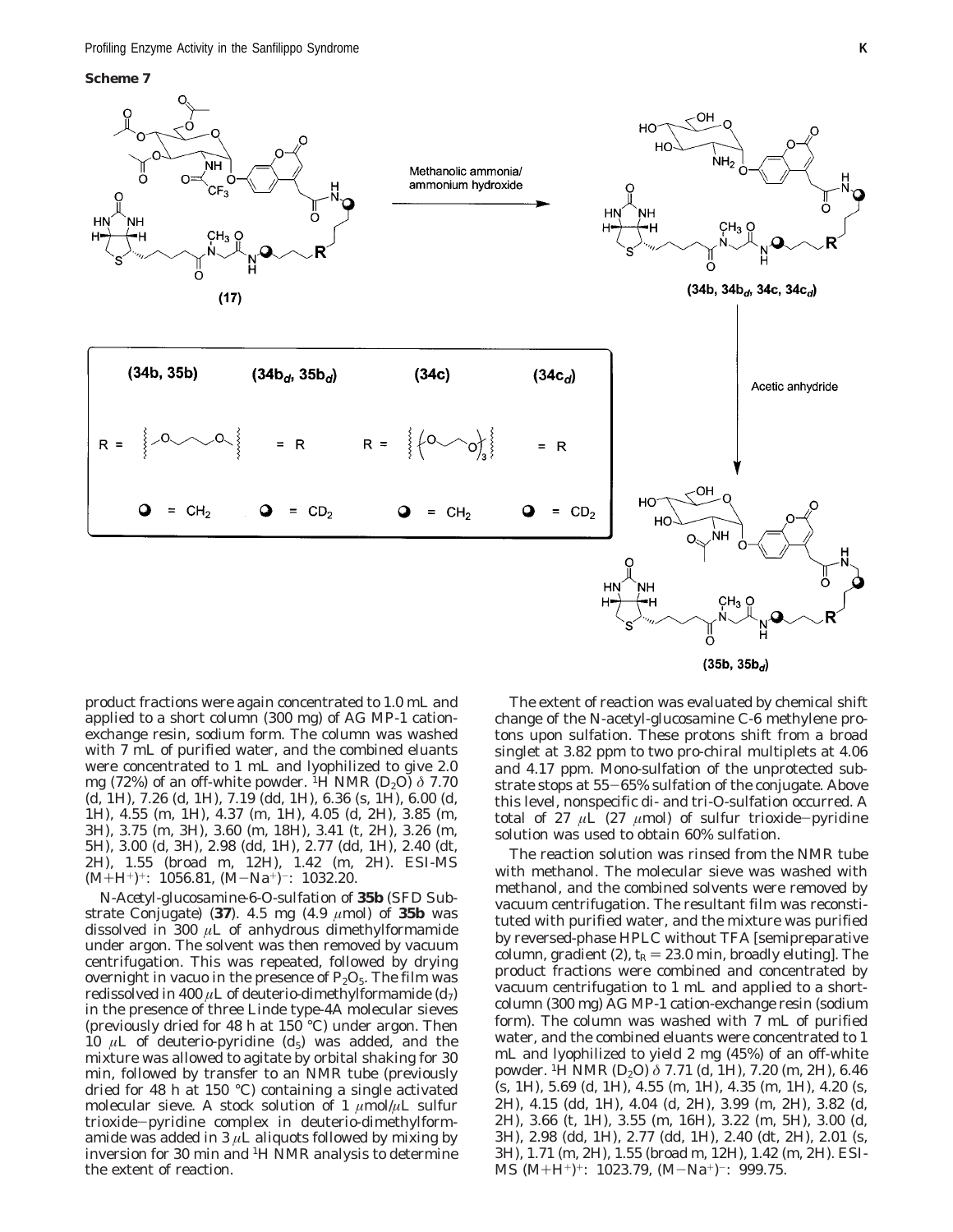

## RESULTS AND DISCUSSION

**Preparation of Deuteratable, Polyether Diamine Linkers.** As described in the Introduction, our enzyme analysis methodology makes use of a linker substructure, both deuterated and nondeuterated, to connect biotin to a particular substrate. Our initial attempts at linker synthesis were based on the use of 4,7,10-trioxa-1,13 tridecane diamine as a linker in a substrate conjugate made previously (*5*). The octa-deuterio form of that diamine was synthesized by Michael addition of  $d_2$  (O-D) -ethylene glycol and  $d_3$ -acrylonitirile in  $D_2O$ . While this reaction produced the desired product in good yield and with little loss of deuterium, the subsequent reduction product was obtained in very low yield (due mostly to elimination of the Michael adduct), and with considerable exchange of the deuterium  $\alpha$  to the cyano group. A procedure described previously (*15*) for the preparation of a polyether dichloride was modified to generate a diamine in good overall yield and with little or no loss of incorporated deuterium (Scheme 1). The diamine linkers used in the present study are prepared from 1,3-propanediol and triethylene glycol. However, identical methods were used to produce polyether diamines from ethylene, diethylene, and tetraethylene glycols. In addition, this procedure allows for a variety of levels of stable isotopic substitution (e.g., using commercially available *d*4-ethylene glycol, *d*3-acrylonitrile, or 13C and/or 15N sodium cyanide) to increase the linker mass by up to  $+24$ amu, in 2 amu increments. Due to issues of scale, we resorted to preparative reversed-phase HPLC purification of the final diamine products, using UV detection at 210 nm. Vacuum distillation may be preferred when linkers are prepared in greater quantity.

**Synthesis of Glucosamine**-**Coumarin Acid Glycoconjugates for Profiling Enzyme Activity in Sanfilippo Subtypes A and D.** Our original chemistry to produce substrates for the enzymes relevant to Sanfilippo subtypes A and D was based on the attachment of the linker to the appropriate *p*-acrylamidophenyl glycosides (see below). These conjugates were found to be resistant to enzyme action. Due to the lack of information in the literature concerning the substrate specificity of these enzymes, we opted to conservatively modify the 4-methylumbelliferyl glycoconjugates previously reported as substrates for these enzymes (*16, 17*). We used glycosides of umbelliferyl-4-acetic acid to further conjugate this substrate substructure to different linkers (Scheme 2), and, ultimately, to sarosinyl biotin (Scheme 3). Synthesis of the protected 7-hydroxy-coumarin-4-*tert*-butoxy acetate **10** and subsequent coupling of the trimethylsilyl ether of **10** with 1-fluoro-2-deoxy-2-(*N*-trifluoroacetyl)-3,4,6-tri-*O*-acetyl-glucosamine gave a mixture of **11** and **12** (partially deprotected by boron trifluoride-etherate in the coupling reaction to form **11**). The remaining **11** was easily deprotected without cleavage of the glycosidic linkage under anhydrous conditions using dry trifluoroacetic acid. The overall yield of the desired  $\alpha$ -anomer was consistent with earlier syntheses of analogous 4-methylumbelliferyl glycoconjugates (*13*) (Scheme 2).

Activation and conjugation of **12** to diamines **7** yielded little or no product with a variety of coupling reagents, including DCC, EDC, and PYBOP under standard coupling conditions. When care was taken to azeotropically dry the starting material, and when activation was performed using 2,3,5,6-tetrafluorophenyl trifluoroacetate in the presence of an inert drying agent such as